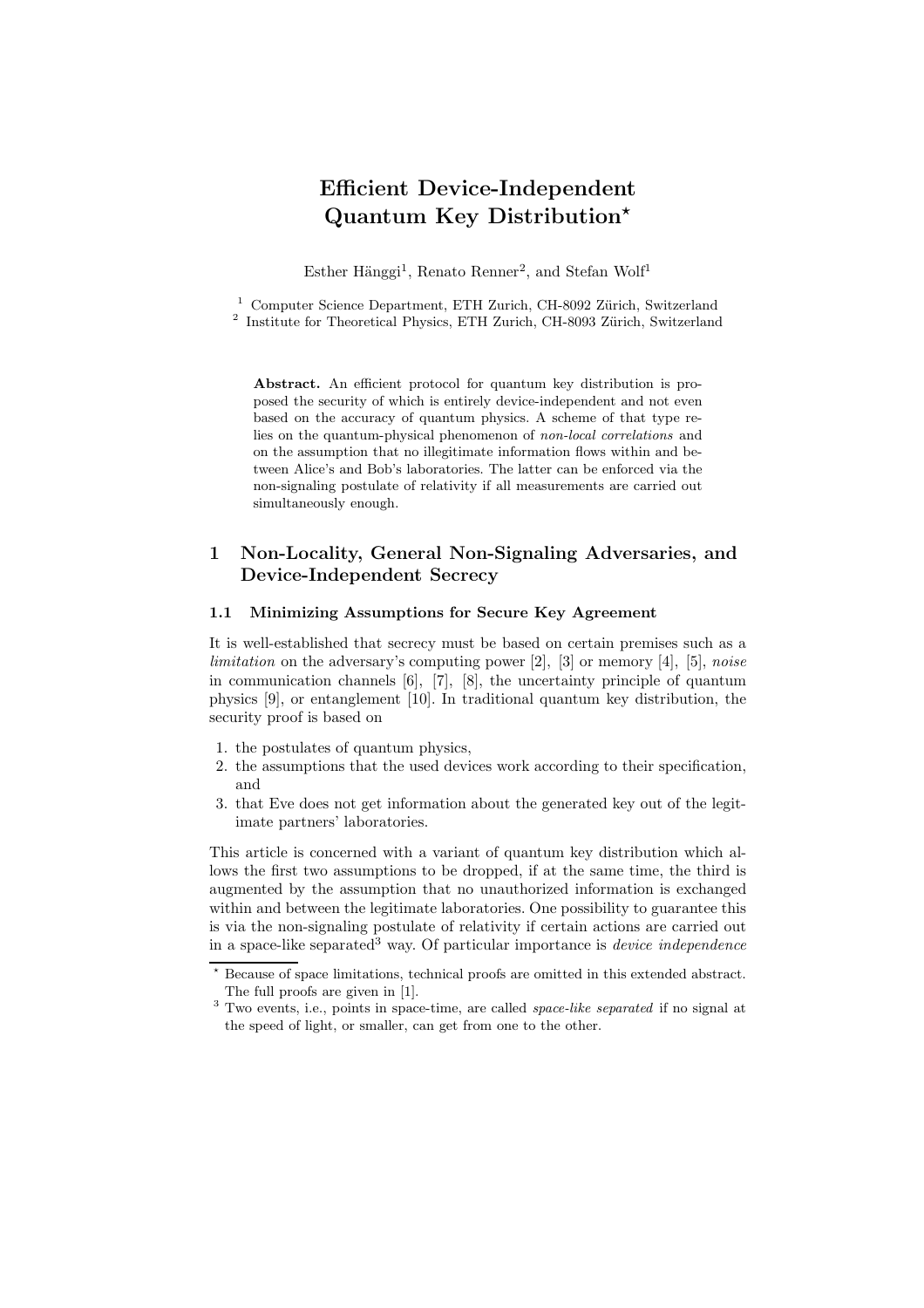(i.e., dropping Condition 2), for two reasons. First, the necessity to trust the manufacturer is never satisfactory. Second, the security of traditional protocols for quantum key distribution relies *crucially* on the fact that the devices exactly match the theoretical model used in the security analysis, e.g., that a single photon source only emits always exactly one photon. For instance, the BB84 protocol [9] becomes *completely insecure* if larger systems, such as *pairs of photons*, are transmitted. With present technology, this is a significant issue. The fact that practical deviations from the theoretical model open the possibility of attacks has been demonstrated experimentally, see [11], [12], [13], [14], [15], [16], and references therein.

The question of *device-independent* security has been raised by Mayers and Yao in [17]. It was shown in [18] that such security is possible in principle. However, no non-zero secret-key rate has been achieved, and the classical-communication cost is exponential in the security parameter. Later schemes, robust against noise and achieving a positive key rate, have been proven secure against certain restricted types of attacks [19], [20], [21], [22]. The current state of the art is that security can hold against all attacks for which no (quantum) correlation is introduced between subsequent measurements, see, e.g., [23].

### 1.2 The Basic Idea: Systems, Correlations, and Non-Locality

We explain the basic idea of achieving device-independent security by Barrett, Hardy, and Kent [18]. The resulting confidentiality is based on certain correlations — called *non-local* — between Alice and Bob.<sup>4</sup>

*Non-locality* is a property of the joint input-output behavior of two (or more) remote objects. Surprisingly, certain quantum states show such a behavior: The two parts of some *entangled states* display, under measurements, correlations unexplainable by shared classical information. This fact was observed by Bell [25] in 1964 and terminated attempts to completely describe quantum physics by local classical parameters, so-called *hidden variables*, as claimed by Einstein, Podolsky, and Rosen in 1935 [26]. It is, roughly speaking, exactly the non-existence of such hidden variables which can be exploited cryptographically: Information that does not *exist* can, in particular, not be *known* to an adversary (see Sect. 1.5).

In order to explain non-local correlations, we introduce the notion of a *twoparty system*, defined by its joint input-output behavior  $P_{XY|UV}$  (see Fig. 1).

**Definition 1.** A bipartite *system* is a conditional distribution  $P_{XY|UV}$ . It is *local* if  $P_{XY|UV} = \sum_{i=1}^{n} w_i P_{X|U}^i P_{Y|V}^i$  for some  $w_i \geq 0$  and distributions  $P_{X|U}^i$ and  $P^i_{Y|V}, i = 1, \ldots, n$ . It is *non-signaling* if it does not allow for message transmission, i.e., if  $\sum_{x} P_{XY|UV}(x, y, u, v) = \sum_{x} P_{XY|UV}(x, y, u', v)$  for all  $y, v, u, u'$ ,

<sup>4</sup> Note that although classically the possibility to derive secrecy from correlations alone appears unusual, this is not so in quantum physics, since entanglement is monogamous to some extent [24]: If Alice and Bob are maximally entangled, then Eve factors out and must be independent.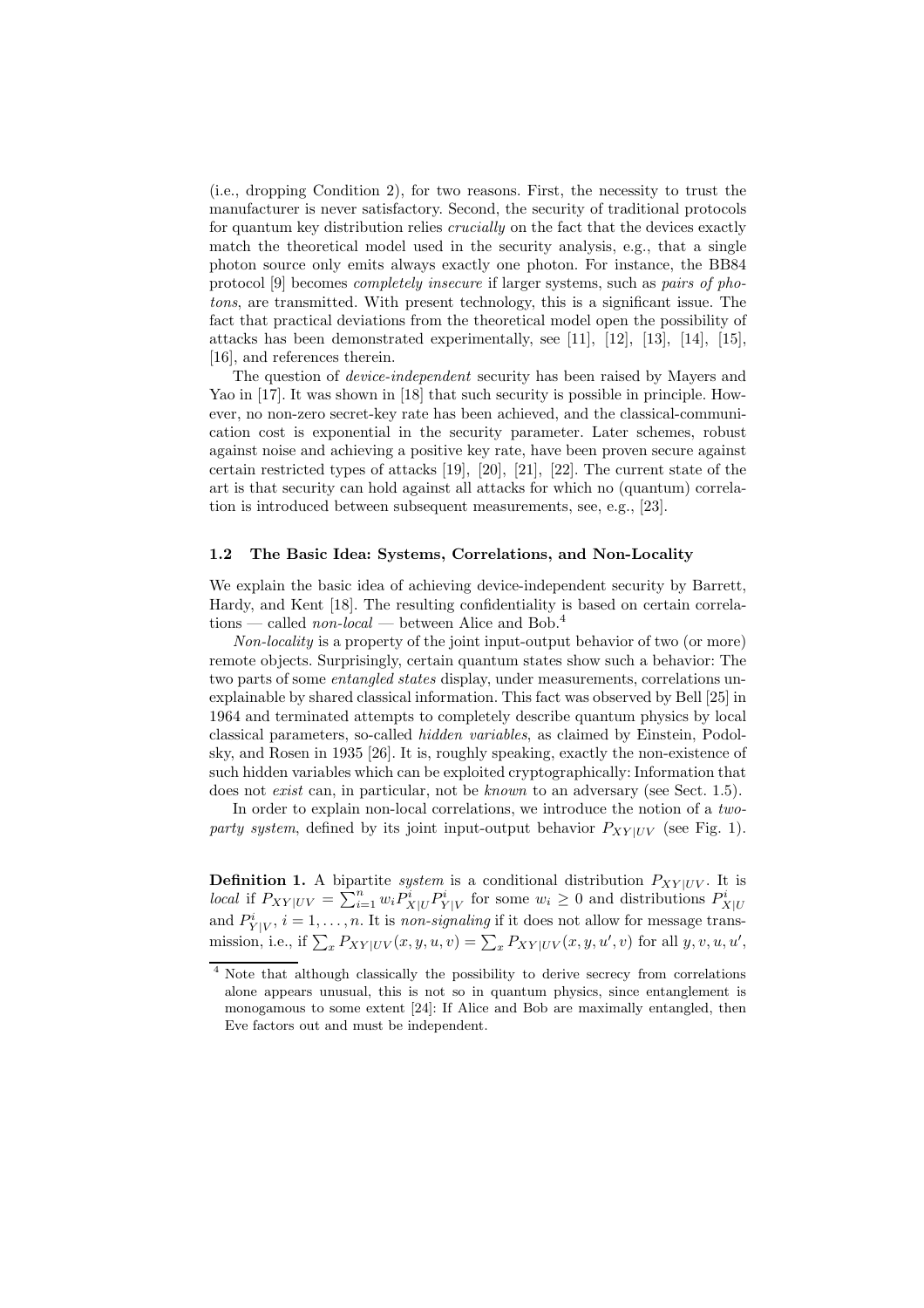

Fig. 1. A two-party system. If it does not allow for message transmission, it is called a non-signaling box.

and similarly for the converse direction. A bipartite system that is non-signaling is also called a *non-signaling box*.

Local systems are exactly what can be achieved with shared randomness: The randomness is equal to the  $i$  in the weighted sum. We will concentrate on systems that are *non-local and at the same time non-signaling*. It may be somewhat surprising that such systems exist, and we describe an example in Sect. 1.3. Note that throughout this paper, all systems are non-signaling boxes.

### 1.3 Non-Locality Exists in Nature

In this section, we discuss a type of non-locality that exists in nature, named *CHSH* after [27]. For simplicity, we first discuss an idealization of that behavior, introduced by Popescu and Rohrlich [28] and called the *PR box* (see Fig. 2).

Definition 2. [28] A *Popescu-Rohrlich box* (or *PR box* for short) is the following bipartite system  $P_{XY|UV}$ : For each input pair  $(u, v)$ , X is a random bit and Prob  $[X \oplus Y = U \cdot V] = 1.$ 

|                |                | 0              |               |                |               |
|----------------|----------------|----------------|---------------|----------------|---------------|
|                |                | $\overline{0}$ |               | $\overline{0}$ |               |
| $\overline{0}$ | $\overline{0}$ | $\frac{1}{2}$  |               | $\frac{1}{2}$  |               |
|                |                | 0              | $\frac{1}{2}$ | O              | $\frac{1}{2}$ |
|                | C              | $\frac{1}{2}$  |               | 0              | $\frac{1}{2}$ |
|                |                |                | $\frac{1}{2}$ | $\frac{1}{2}$  |               |

Fig. 2. The PR box.

Bell [25] showed this system to be non-local. More precisely, any system that behaves like a PR box with probability greater than 75% is. This can be seen as follows: Locality is equivalent to the possibility that the outputs to the two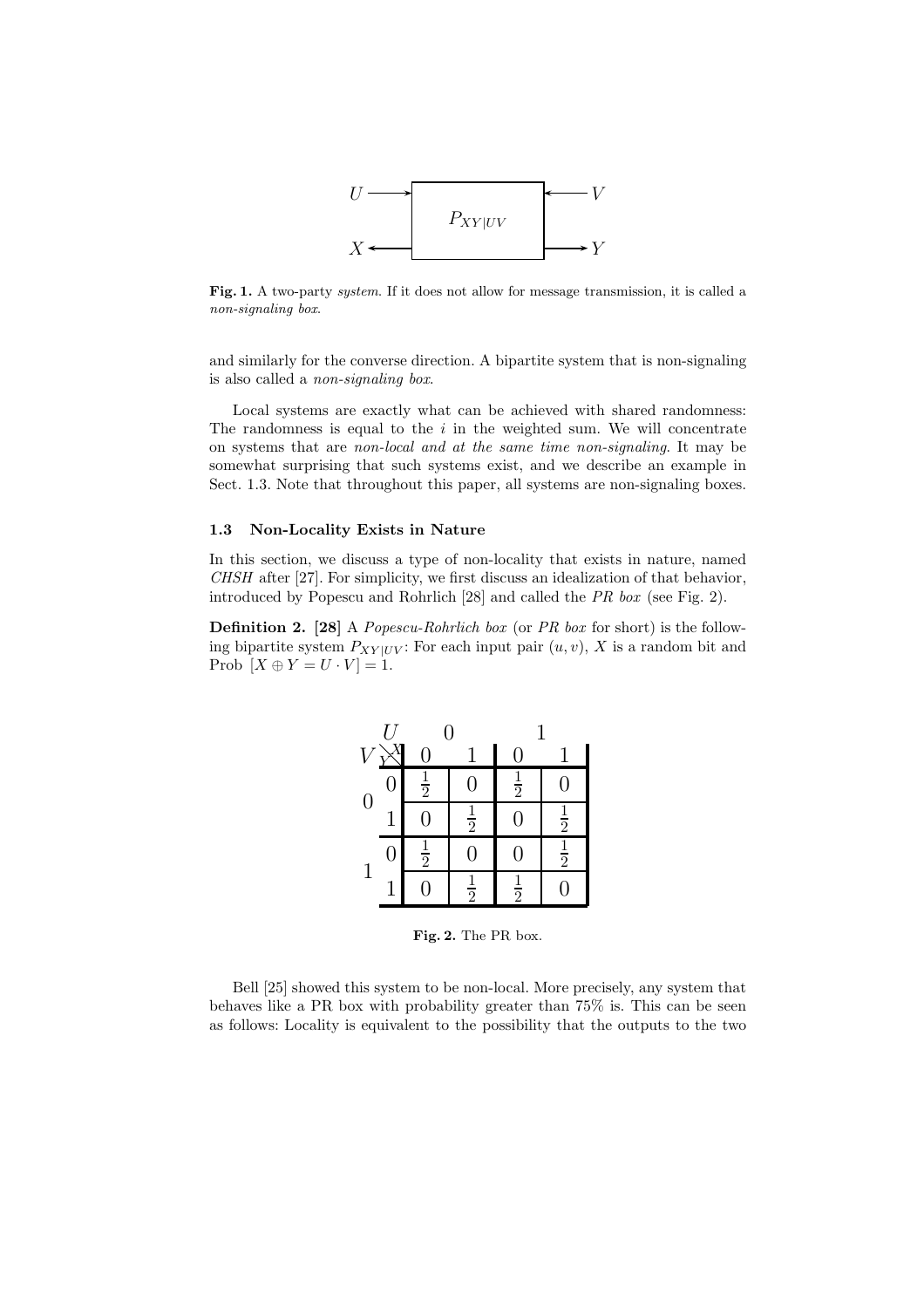alternative inputs are pre-determined on each side. Let us call these bits  $X_0$ (Alice's output if  $U = 0$ ),  $X_1$ , and  $Y_0$ ,  $Y_1$ , respectively. Now,  $X \oplus Y = U \cdot V$ translates to the four contradictory conditions  $X_0 = Y_0, X_1 = Y_0, X_0 = Y_1$ , and  $X_1 \neq Y_1$ : Only three out of the four can be satisfied at a time!

The concept of a non-signaling box can now be used to investigate the properties of entangled quantum states. For this one considers a setting where Alice and Bob can choose local measurements,  $U$  and  $V$  respectively, and obtain outputs  $X$  and  $Y$ . Interestingly, in this model a PR box can be approximated by roughly 85%! In order to see this, note first that when the two Qbits of a system in the singlet state  $|\psi^{-}\rangle := (|01\rangle - |10\rangle)/\sqrt{2}$  are measured in bases that enclose an angle of  $\varphi$ , then the probability of observing opposite measurement results is  $\cos^2 \varphi$ . The behavior of a PR box can be approximated with probability  $\cos^2 22.5^\circ \approx 85\%$  if the bases as shown in Fig. 3 are used, and if Bob flips his output bit. (Here,  $U_0$  determines the measurement basis Alice uses upon getting input 0, etc.) This is optimal for all quantum states [29]. We have seen above that with shared (classical) information, at most 75% can be achieved; hence, nature *is* non-local!



30◦ 30◦  $U_0$   $U_1$  $V_0$  $V_1$ 

Fig. 3. Alice's and Bob's measurement bases for obtaining a 85%-PR box.

Fig. 4. The measurement bases used in Protocol 1.

### 1.4 The General Non-Signaling Adversary

We model an adversary as an additional interface to the non-signaling box, with the only restriction that the tripartite box is still non-signaling. In our security analysis, we will show that the key, generated by Alice and Bob by interacting with their respective parts of the non-signaling box, is *secure* in the sense that it is uniform and independent of all information accessible at this third interface. This model obviously puts minimal assumptions on the adversary: As usual in quantum key distribution, *Eve* may be in control of the entire environment, i.e., the complement of the two laboratories. Moreover, the information she has about what happens in these laboratories is *only* restricted by the non-signaling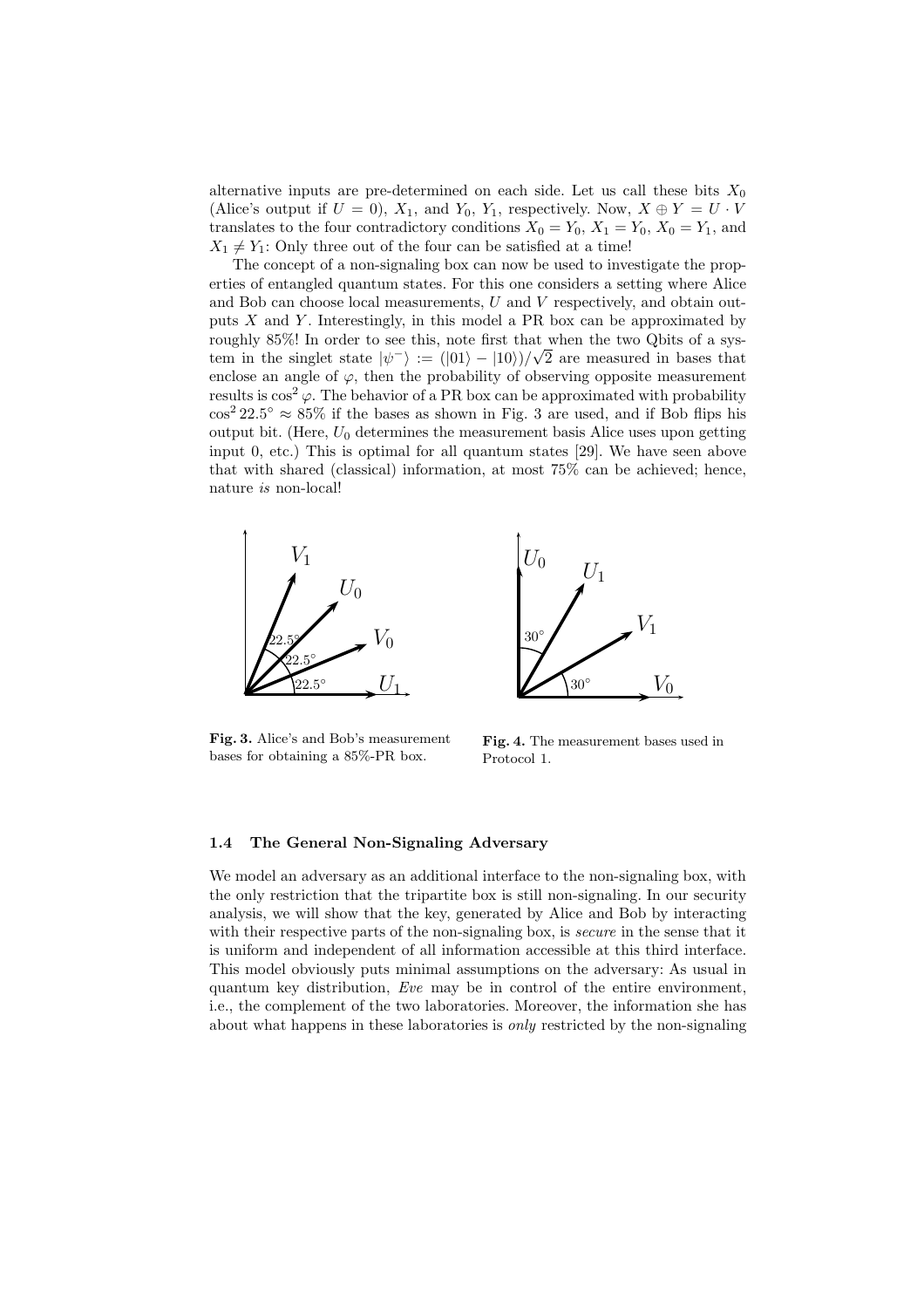postulate: From the adversary's viewpoint (i.e., given all her information), no signaling can occur between space-like separated events, and no information is leaked out of the legitimate laboratories to the adversary. Note, in particular, that Eve is *not* assumed to be limited by quantum physics, *neither* is she assumed not to be the manufacturer of the devices used by Alice and Bob.

The non-signaling condition may be enforced by relativity, i.e., by carrying out the corresponding measurements in a space-like separated way. An alternative is to place every partial system into a shielded laboratory. Non-signaling is also a direct consequence of the assumption usually made in quantum key distribution that the Hilbert space is the tensor product of the Hilbert spaces associated with the local measurement processes of the parties and the dynamics factorizes.

We will see in Sect. 1.5 that in a non-local system, the non-signaling condition leads to a limitation on the bias of the system's outputs. When this fact is interpreted as being from an adversary's viewpoint, it represents a limitation on her information about these outputs: Bits that are *unbiased* for an adversary are *secret*.

### 1.5 Non-Locality + Non-Signaling  $=$  Limited Bias  $=$  Secrecy

The PR box is non-signaling:  $X$  and  $Y$  separately are perfectly random bits and independent of the input pair. On the other hand, as we show below, a system  $P_{XY|UV}$  (where all variables are bits) satisfying  $X \oplus Y = U \cdot V$ is non-signaling *only* if the outputs are completely unbiased, given the input pair, i.e.,  $P_{X|U=u,V=v}(0) = P_{Y|U=u,V=v}(0) = 1/2$ . In other words, the output bit can not even be slightly biased, let alone pre-determined. Assume that Alice and Bob share some kind of physical system, carry out space-like separated measurements—hereby excluding message transmission—, and measure data having the statistics of a PR box. The outputs must then be perfectly secret bits because *even when conditioned on an adversary's complete information*, the correlation between Alice and Bob must still be non-signaling and fulfill  $X \oplus Y = U \cdot V$ .

Unfortunately, the behavior of perfect PR boxes does not occur in nature: Quantum physics is non-local, but not maximally so. Can we also obtain secret bits from weaker, quantum-physical, non-locality? Barrett, Hardy, and Kent [18] have shown that the answer is *yes*. But their protocol is inefficient: In order to force the probability that the adversary learns a generated bit shared by Alice and Bob below  $\varepsilon$ , they have to communicate  $\Theta(1/\varepsilon)$  Qbits.

If we measure maximally entangled quantum states, we can get at most 85% approximations to the PR-box' behavior. Fortunately, *any* CHSH non-locality implies *some* secrecy. In order to illustrate this, consider a system approximating a PR box with probability  $1 - \varepsilon$  for all inputs. More precisely, we have

$$
Prob[X \oplus Y = U \cdot V | U = u, V = v] = 1 - \varepsilon
$$
\n(1)

for all  $(u, v) \in \{0, 1\}^2$ . Then, what is the maximal possible bias  $p := \text{Prob }[X =$  $0|U=0, V=0]$  such that the system is non-signaling?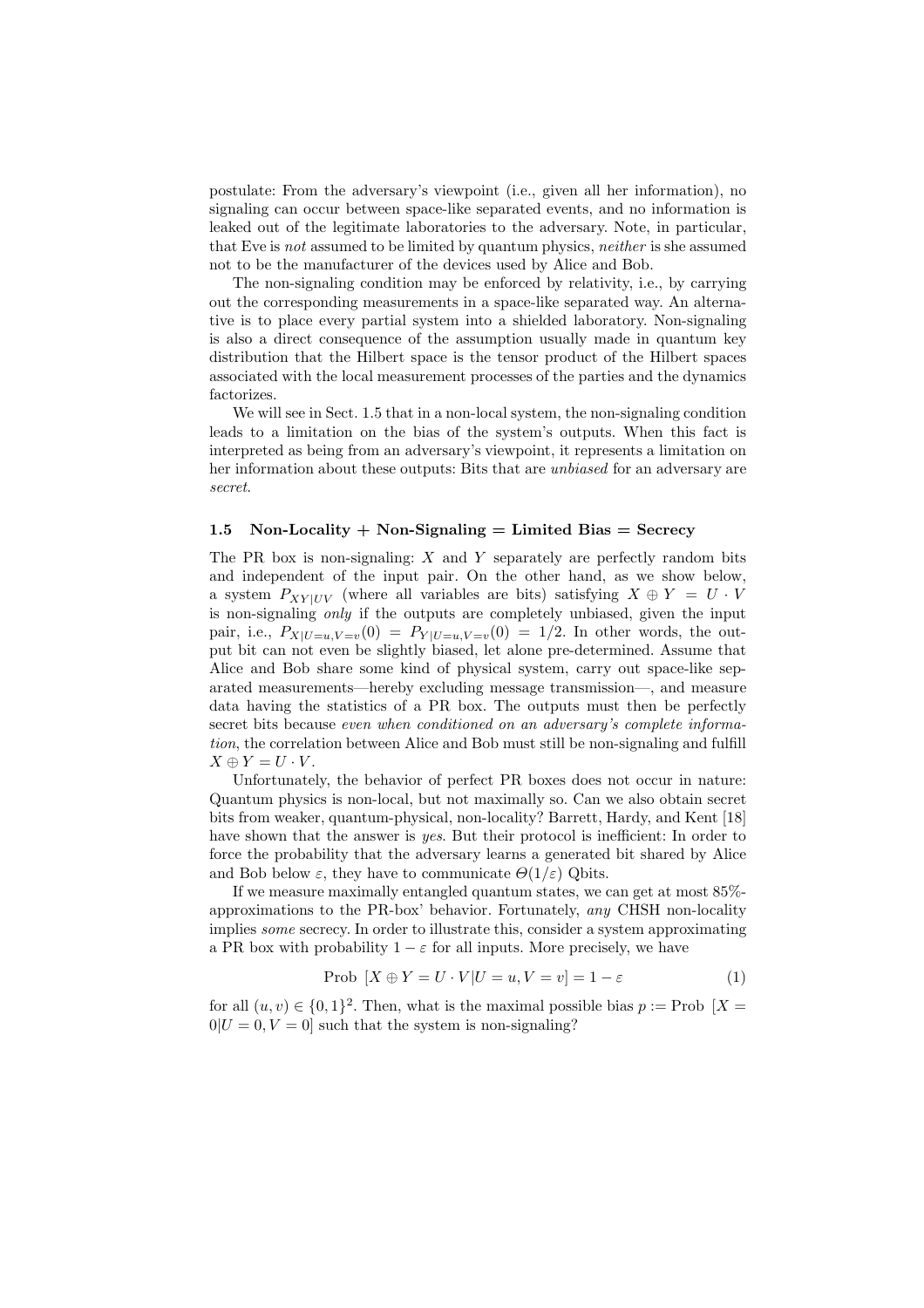| u | $ P_{X U=u,V=v}(0)  P_{Y U=u,V=v}(0) $ |                         | $\boldsymbol{v}$ |
|---|----------------------------------------|-------------------------|------------------|
|   | $n-s$                                  | ε                       |                  |
|   | ε                                      | $n-s$<br>$-\varepsilon$ |                  |
|   | $-2\varepsilon$<br>$n-s$               | $n-s$                   |                  |
|   | $n-2\varepsilon$                       |                         |                  |

**Fig. 5.** The maximal bias of the output of a  $(1 - \varepsilon)$ -approximation of the PR box.

We explain the table (Fig. 5): Because of the  $(1 - \varepsilon)$ -CHSH condition (1), the bias of Y, given  $U = V = 0$ , must be at least  $p - \varepsilon$ . Because of non-signaling, X's bias must be p as well when  $V = 1$ , and so on. Finally, the  $(1 - \varepsilon)$ -CHSH condition for  $U = V = 1$  implies  $p - \varepsilon - (1 - (p - 2\varepsilon)) \leq \varepsilon$ , hence,  $p \leq 1/2 + 2\varepsilon$ . For any  $\varepsilon < 1/4$ , this is a non-trivial bound. (This reflects the fact that  $\varepsilon = 1/4$ is the "local limit.") In the special case of  $\varepsilon = 0$  the bit is perfectly secret.

### 1.6 Strong from Weak Secrecy

Conditioned on Eve's entire information, this reads: Weak non-locality means weak secrecy. Can it be amplified? *Privacy amplification* is a concept well-known from classical [30], [31], [32] and quantum [33], [34] cryptography, and means transforming a weakly secret string into a highly secret key by hashing. These results are, however, not applicable with respect to general non-signaling adversaries which may be strictly stronger than any quantum adversary. In [35], it has been pessimistically argued that privacy amplification of non-signaling secrecy is impossible, the problem being that certain collective attacks exist which leave the adversary with significant information about the final key, however the latter is obtained from the raw key.

Fortunately, the situation changes when one assumes an additional nonsignaling condition between the individual measurements performed *within* Alice's as well as Bob's laboratories (see Fig. 8). This assumption could, for instance, be enforced by a space-like separation of the individual measurement events. In [36], Masanes has shown that in this case, privacy amplification is possible in principle — by hashing with a function chosen at random from the set of *all functions*. <sup>5</sup> Later, he has shown that it is sufficient to consider a twouniversal set of functions (see [37], IV.C).

Our result differs from Masanes' in the sense that we show a *single explicit function*, namely the XOR, to be a good privacy-amplification function. More

Masanes' result is a non-constructive proof of the fact that there exists a *fixed* function for privacy amplification.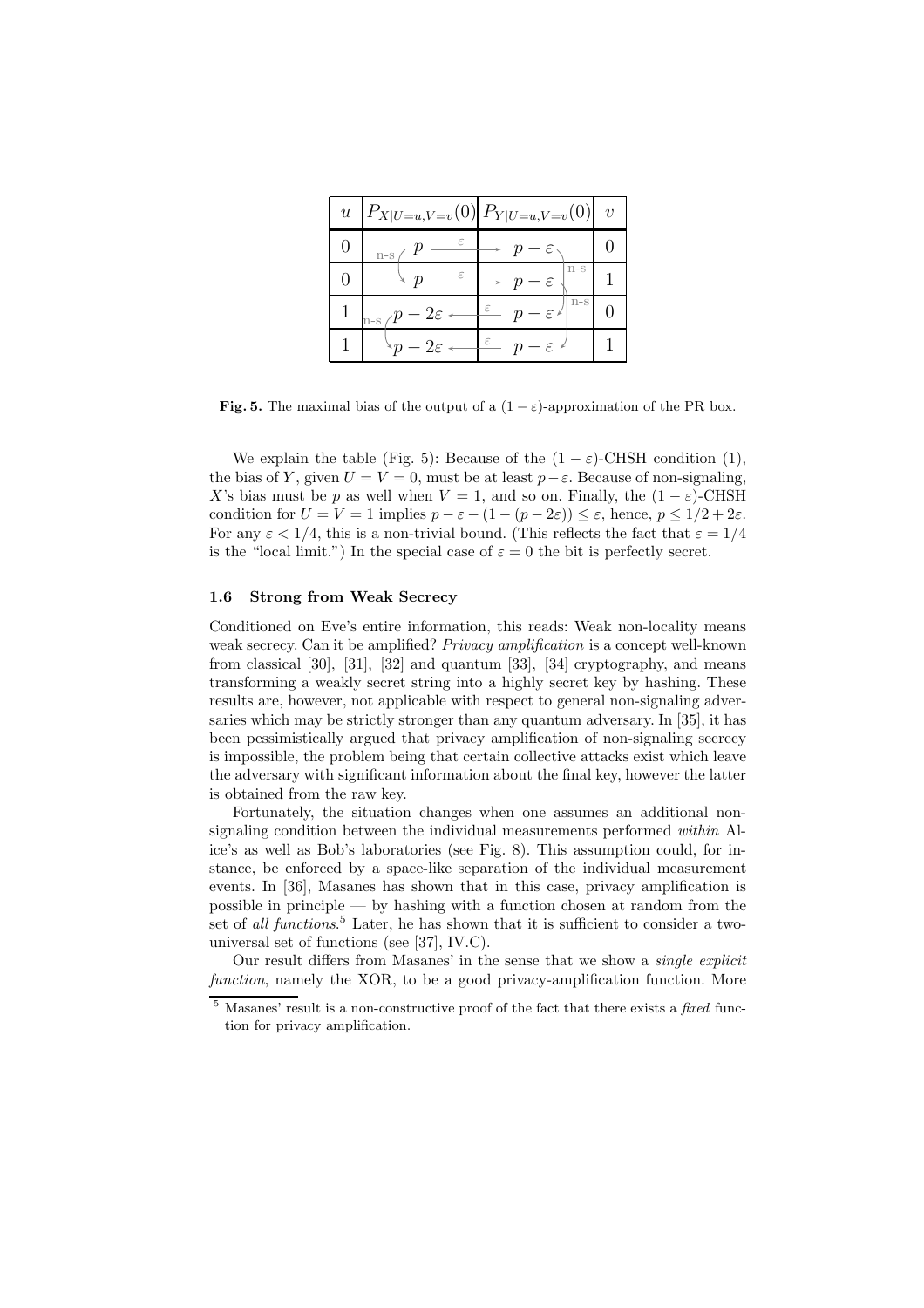precisely, we prove that the adversary's probability of correctly predicting the XOR of the outcomes of n non-signaling boxes is exponentially (in  $n$ ) close to 1/2 (Lemma 5). This can be seen as a generalization of the well-known fact that the XOR of many partially uniform bits is almost uniform, and may be of independent interest.

### 1.7 Our Protocol and Results

### Protocol 1.

- 1. Alice prepares  $n + k$  Qbit pairs in the state  $|\Psi^{-}\rangle = (|01\rangle |10\rangle)/\sqrt{2}$ , for suitable  $k = \Theta(n)$ , and sends one Obit of every state to Bob.
- 2. Alice and Bob randomly measure the *i*th system in either the basis  $U_0$  or  $U_1$  (for Alice) and  $V_0$  or  $V_1$  (Bob);<sup>6</sup> the four bases are shown in Fig. 4. All  $2(n + k)$  measurement events are *pairwise space-like separated*.
- 3. They randomly choose  $n$  of the measurement results from the instances where Alice has measured in  $U_0$  and Bob in  $V_0$ . This forms the raw key.
- 4. For the remaining  $k$  measurements, they announce the results over the public channel and estimate the correlations. More precisely, they determine the parameter  $\varepsilon$ , where  $\varepsilon$  is the probability of violating the CHSH condition (i.e.,  $X \oplus Y \neq U \cdot V$ ) for uniform inputs, and  $\delta$ , where  $\delta$  is the probability of different outputs bits when  $U_0$  and  $V_0$  were measured. They also check whether they have obtained roughly the same number of 1's and 0's. If the parameters are such that key agreement is possible (Fig. 6), they continue; otherwise they abort.
- 5. Information reconciliation and privacy amplification: Alice randomly chooses an  $(m + s) \times n$ -matrix A such that  $p(0) = p(1) = 1/2$  for all entries and  $m := [n \cdot h(\delta)]$ . She calculates  $A \odot \mathbf{x}$  (where **x** is Alice's raw key) and sends the first  $m$  bits and the matrix  $A$  to Bob over the public authenticated channel. The remaining bits form the key. Bob uses the information received from Alice to reconstruct the key.

Theorem 1. *Protocol 1 achieves a positive secret-key-generation rate as soon as the parameter estimation shows an approximation of PR boxes with an accuracy exceeding* 80% *and a correlation of the outputs on input* (0, 0) *higher than* 98%*, i.e., if*  $\varepsilon$  < 0.2 *and*  $\delta$  < 0.02*. The security of the protocol is based solely on the non-signaling condition; in particular, it is independent of quantum physics and of the devices used.*

Protocol 1 also allows for "traditional" entanglement-based quantum key agreement [10]. Therefore, we have the following.

Corollary 1. *Protocol 1 allows for efficient information-theoretic key agreement if quantum* or *relativity theory is correct.*

 $6$  To increase the efficiency, the bases  $U_0$  and  $V_0$  may be choosen with very high probability, such that there are at least  $n$  positions where both Alice and Bob have measured in this basis.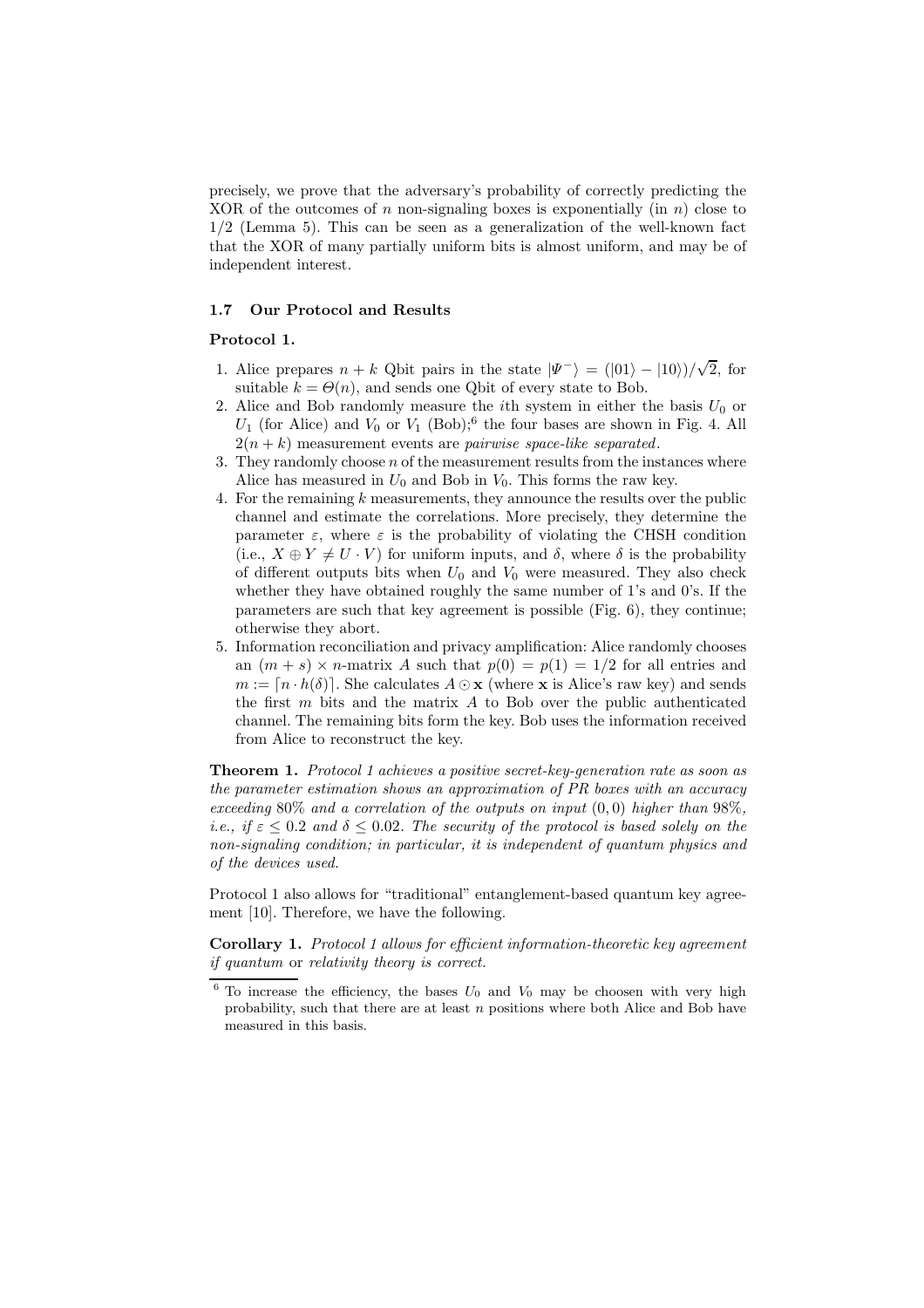

Fig. 6. The parameter regions for which key agreement is possible (below the solid line) and reachable by quantum mechanics (above the dashed line).  $\varepsilon$  is the probability of violating the CHSH condition (i.e.,  $X \oplus Y \neq U \cdot V$ ) for uniform inputs, and  $\delta$  the probability of different output bits on input  $(0, 0)$ .

# 2 Model and Security Definition

# 2.1 Modeling the Attacks

When Alice, Bob, and Eve carry out measurements on a (joint) physical system, they can choose their measurement settings (the inputs) and receive their respective outcomes (the outputs). It is, therefore, natural to model the situation by a tripartite system, characterized by  $P_{XYZ|UVW}$  as depicted in Fig. 7. Our secu-



Fig. 7. The tripartite scenario including the eavesdropper.

rity analysis will be based on the *non-signaling* condition, i.e., the input/output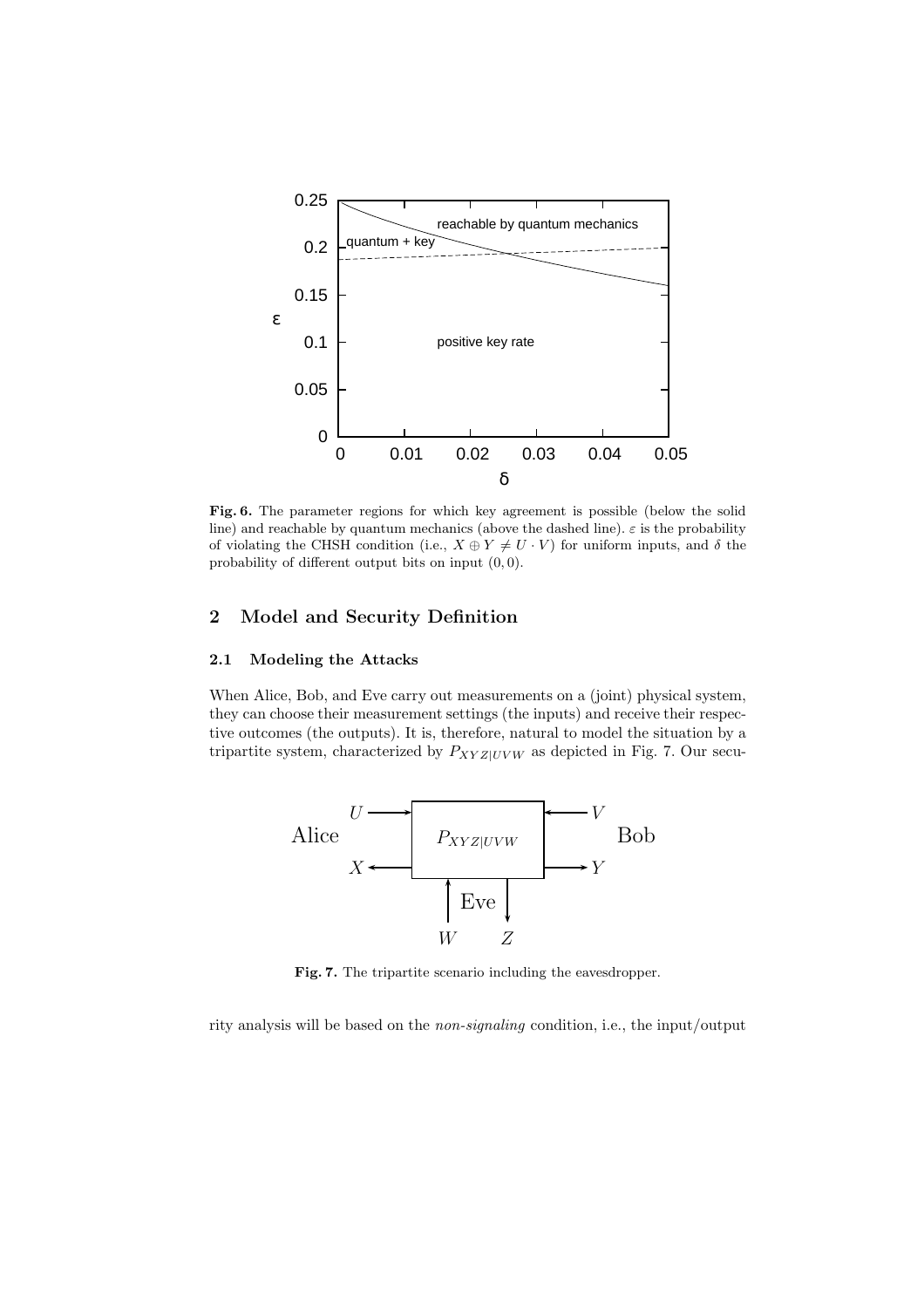behavior of one side tells nothing about the input on the other side(s) (the same must also hold with respect to a separation of all interfaces in two groups).

**Condition 1** [18] The system  $P_{XYZ|UVW}$  must not allow for signaling:

$$
\sum_{x} P_{XYZ|UVW}(x, y, z, u, v, w) = \sum_{x} P_{XYZ|UVW}(x, y, z, u', v, w)
$$

for all  $u, u', y, z, v, w$  and similarly for signaling in all other directions.

If a system is non-signaling between its interfaces, this also means that its marginal systems are well-defined: What happens at one of the interfaces does not depend on any other input. This implies that at all the interfaces, an output can always be provided immediately after the input has been given.

This tripartite scenario can be reduced to a bipartite one: Because Eve cannot signal to Alice and Bob (even together) by her choice of input, we must have

$$
\sum\nz P_{XYZ|UVW}(x, y, z, u, v, w) = P_{XY|UV}(x, y, u, v) \text{ for all } w,
$$

and the right-hand side is exactly the marginal box as seen by Alice and Bob. We can, therefore, see Eve's input as a choice of convex decomposition of Alice's and Bob's box, and her output as indicating one part of the decomposition. Furthermore, the condition that even Alice and Eve together must not be able to signal to Bob and *vice versa* means that the distribution conditioned on Eve's outcome,  $P_{XY|UV}^z$ , must also be non-signaling between Alice and Bob. Informally, we can write

$$
A \ B \qquad = p(z_0|w) \cdot \left[ \quad A \ B \quad \bigg| + p(z_1|w) \cdot \left[ \quad A \ B \quad \bigg| + \cdots \right]
$$

and this also covers all possibilities available to Eve. Formally, we define:

**Definition 3.** A *box partition* of a given bipartite non-signaling box  $P_{XY|UV}$ is a family of pairs  $(p^z, P^z_{XY|UV})$ , where  $p^z$  is a weight and  $P^z_{XY|UV}$  is a nonsignaling box, such that  $P_{XY|UV} = \sum_z p^z \cdot P_{XY|UV}^z$ .

This definition allows us to switch between the scenario of a bipartite nonsignaling box plus box partition and the scenario of a tripartite non-signaling box, as stated in Lemmas 1 and 2.

**Lemma 1.** For any given tripartite non-signaling box  $P_{XYZ|UVW}$ , any input w *induces a box partition of the bipartite box*  $P_{XY|UV}$  *parametrized by* z with  $p^z := p(z|w)$  and  $P_{XY|UV}^z := P_{XY|UV,Z=z,W=w}$ .

**Lemma 2.** *Given a bipartite non-signaling box*  $P_{XY|UV}$ *, let* W *be a set of box* partitions  $w = \{(p^z, P^z_{XY|UV})\}_z$ . Then the tripartite box, where the input of *the third party is*  $w \in W$ , defined by  $P_{XYZ|UV,W=w}(z) := p^z \cdot P_{XY|UV}^z$  is nonsignaling and has marginal box  $P_{XY|UV}$ .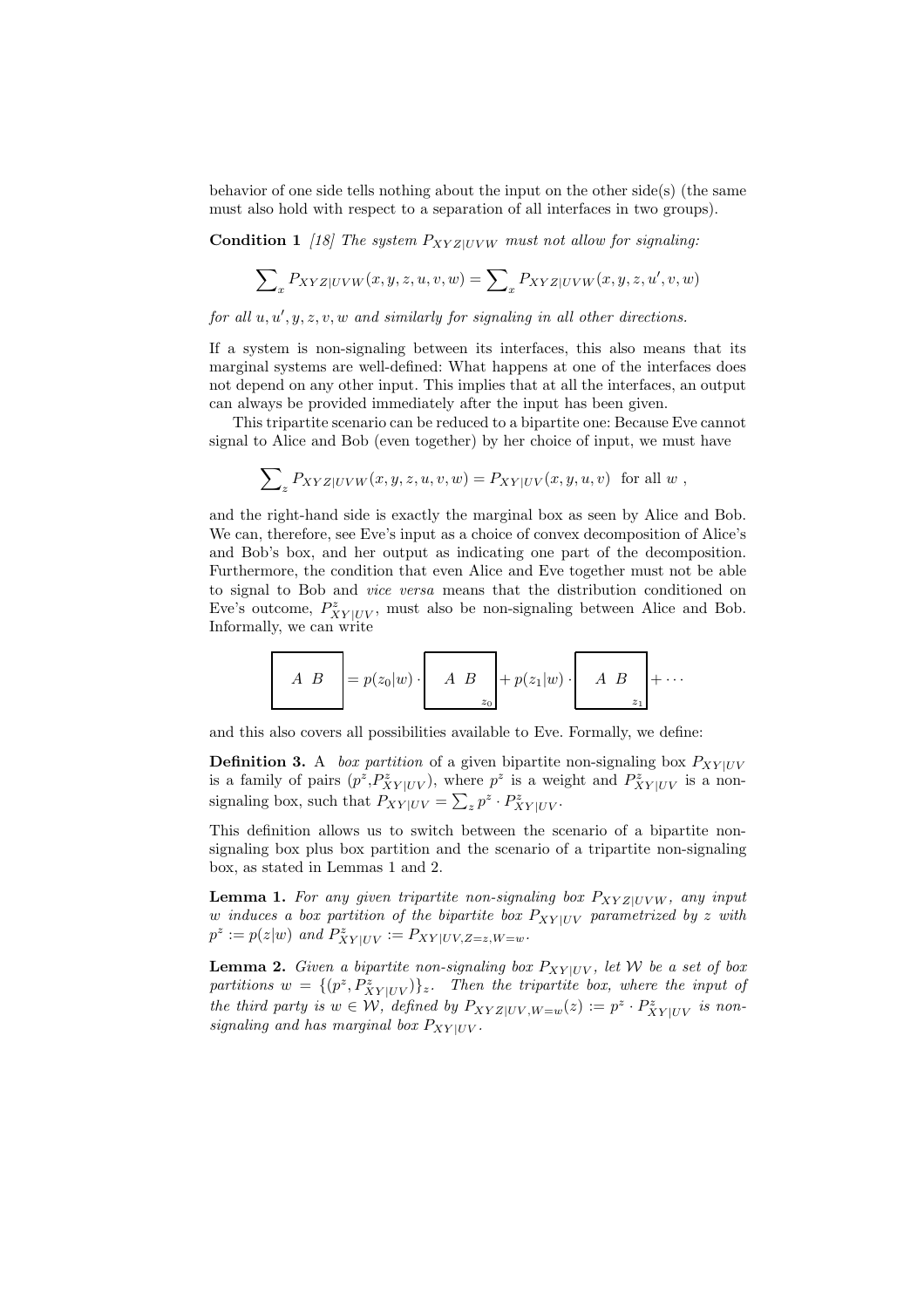

Fig. 8. Alice and Bob share n non-signaling boxes which are independent from their viewpoint. However, Eve can attack all of them at once. The gray lines stand for the non-signaling condition.

As explained in the introduction, it is crucial for our security analysis to assume that Alice and Bob have several input/output interfaces (whereas Eve's inputs and output may have an arbitrary structure). We then require the nonsignaling condition to hold between all of the interfaces. We, therefore, extend Condition 1 from the tripartite to the  $(2n + 1)$ -partite case in the obvious way and call such a system  $(2n + 1)$ *-partite non-signaling* (see Fig. 8).

In order to study our particular protocol described in Sect. 1.7 we consider the case where Alice and Bob share  $2n$  interfaces, each taking one bit input and giving one bit output.<sup>7</sup> Each input bit corresponds to the choice of a basis applied to measure one part of an entangled state and the output bit corresponds to the measurement result. In the case of a passive adversary, the distribution will approximate the behavior of  $n$  non-local boxes. To prove security, however, we cannot make any assumptions about the distribution (which may be arbitrarily influenced by an adversary<sup>8</sup>). For this reason, our security proof only relies on the non-signaling condition, which we now reformulate for this specific case.

**Condition 1'** The system  $P_{\text{XYZ}|\text{UVW}}$  must not allow for signaling between any of the  $2n + 1$  marginal systems, i.e.,

$$
\sum_{x_i} P_{\mathbf{XYZ}|\mathbf{U}\mathbf{V}W}(\mathbf{x},\mathbf{y},z,\mathbf{u}\backslash u_i,u_i,\mathbf{v},w) = \sum_{x_i} P_{\mathbf{XYZ}|\mathbf{U}\mathbf{V}W}(\mathbf{x},\mathbf{y},z,\mathbf{u}\backslash u_i,u'_i,\mathbf{v},w)
$$

We will write  $U$  for the random bit denoting Alice's input, bold-face letters  $U$  will denote an *n*-bit random variable (i.e., an *n*-bit vector),  $U_i$  a single random bit in this n-bit string, and lowercase letters the value that the random variable has taken. A similar notation is used for Alice's output  $X$  and Bob's input and output  $V$  and  $Y$ . No assumption is made about the range of Eve's input/output variables W and Z.

<sup>8</sup> This scenario is analogous to Eve being able to do coherent attacks in a quantum key distribution protocol.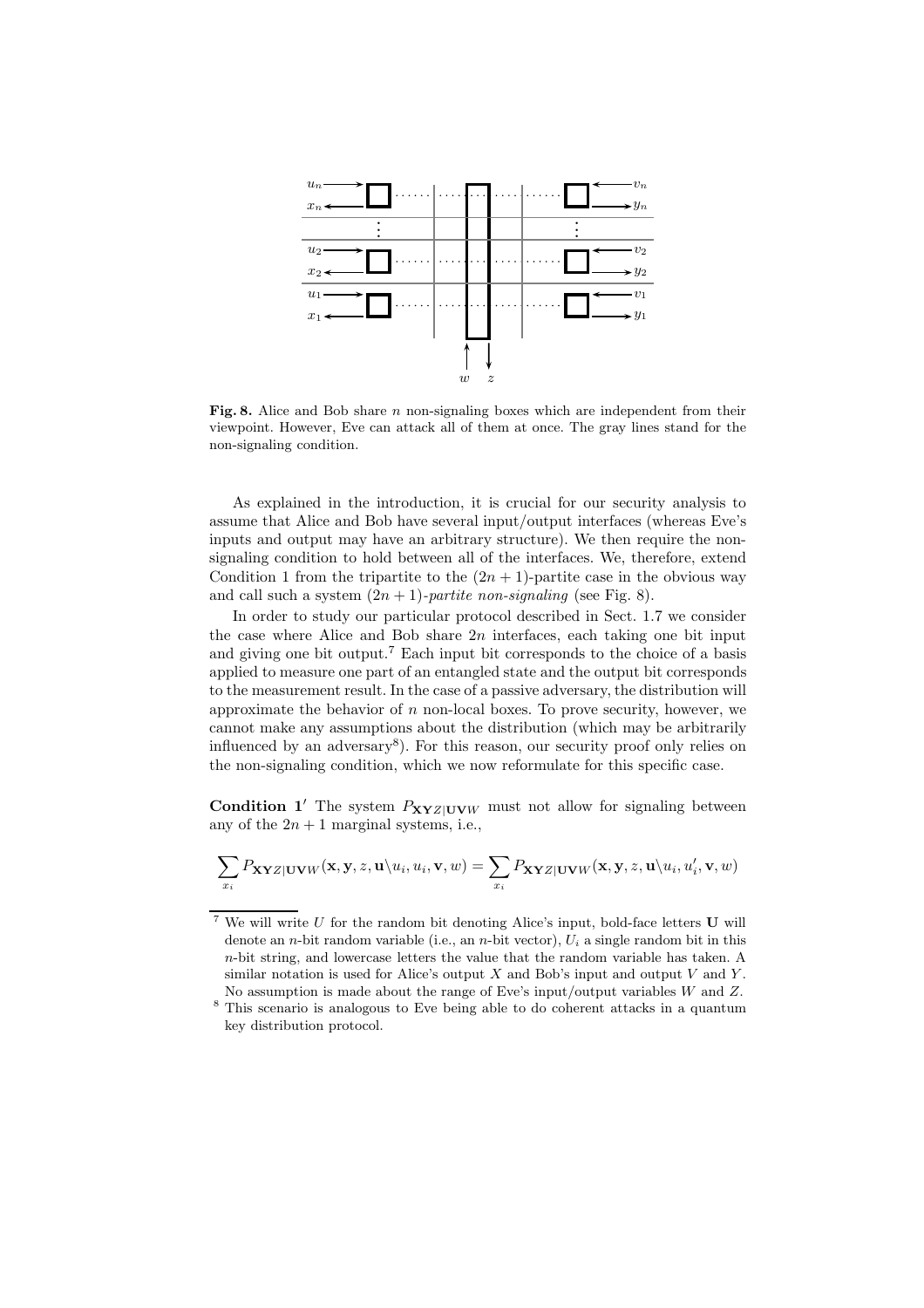for all  $\mathbf{x}\backslash x_i, \mathbf{y}, z_j, \mathbf{u}\backslash u_i, u_i, u'_i, \mathbf{v}, w$ , and where we used the notation  $\mathbf{x}\backslash x_i$  to abbreviate  $x_1, \ldots, x_{i-1}, x_{i+1}, \ldots, x_n$ , i.e., all  $x_j$  for which  $j \neq i$  (and similarly for signaling in all other directions).

Note that the set of possible attacks of an adversary is determined by Condition 1′ only. More precisely, the adversary, Eve, could choose an arbitrary behavior of the non-signaling box  $P_{XYZ|UVW}$  satisfying Condition 1' and has full access to the interface taking input  $\dot{W}$  and giving output  $Z$ .

#### 2.2 Security Definition

We define security in the context of *random systems* [38]. The closeness of two systems  $S_0$  and  $S_1$  can be measured by introducing a so-called *distinguisher*. A distinguisher  $D$  is itself a system, and it can interact with the other system. Assume the distinguisher is given at random either system  $S_0$  or  $S_1$ ; after interacting with the system, the distinguisher outputs a bit guessing whether it has interacted with system  $S_0$  or  $S_1$ . The *distinguishing advantage between system*  $S_0$  *and*  $S_1$  is the maximum guessing advantage any distinguisher can have in this game.

**Definition 4.** The *distinguishing advantage between two systems*  $S_0$  *and*  $S_1$  is

$$
\delta(\mathcal{S}_0,\mathcal{S}_1)=\max_{\mathcal{D}}[P(B=1|\mathcal{S}=\mathcal{S}_0)-P(B=1|\mathcal{S}=\mathcal{S}_1)].
$$

Two systems  $S_0$  and  $S_1$  are called  $\epsilon$ -indistinguishable if  $\delta(S_0, S_1) \leq \epsilon$ .

The probability of any event  $\mathcal{E}$ , defined by any of the input and output variables, when the distinguisher D is interacting with  $S_0$  or  $S_1$  cannot differ by more than this quantity. The reason is that otherwise this event could be used to distinguish the two systems.

**Lemma 3.** Let  $S_0$  and  $S_1$  be  $\epsilon$ -indistinguishable systems. Denote by  $P(\mathcal{E}|S_0, \mathcal{D})$ *the probability of an event*  $\mathcal{E}$ , defined by any of the input and output variables, *given the distinguisher is interacting with the system*  $S_0$ *. Then*  $P(\mathcal{E}|S_0, \mathcal{D}) \leq$  $P(\mathcal{E}|\mathcal{S}_1,\mathcal{D})+\epsilon.$ 

The security of a cryptographic primitive can be measured by its distance from an *ideal* system which is secure by definition. For example in the case of key distribution, the ideal system is the one which outputs a uniform and random key (bit string)  $S$  at one end and for which all other input/output interfaces are completely independent of this first interface. This key is secure by construction. If the *real* system generating a key is indistinguishable from the *ideal* one, this key is called secure.

**Definition 5.** A key S is  $\epsilon$ -secure if the system outputting S is  $\epsilon$ -indistinguish*able from an ideal system which outputs a uniform random variable* S *and for which all other input/output interfaces are completely independent of the random variable* S*.*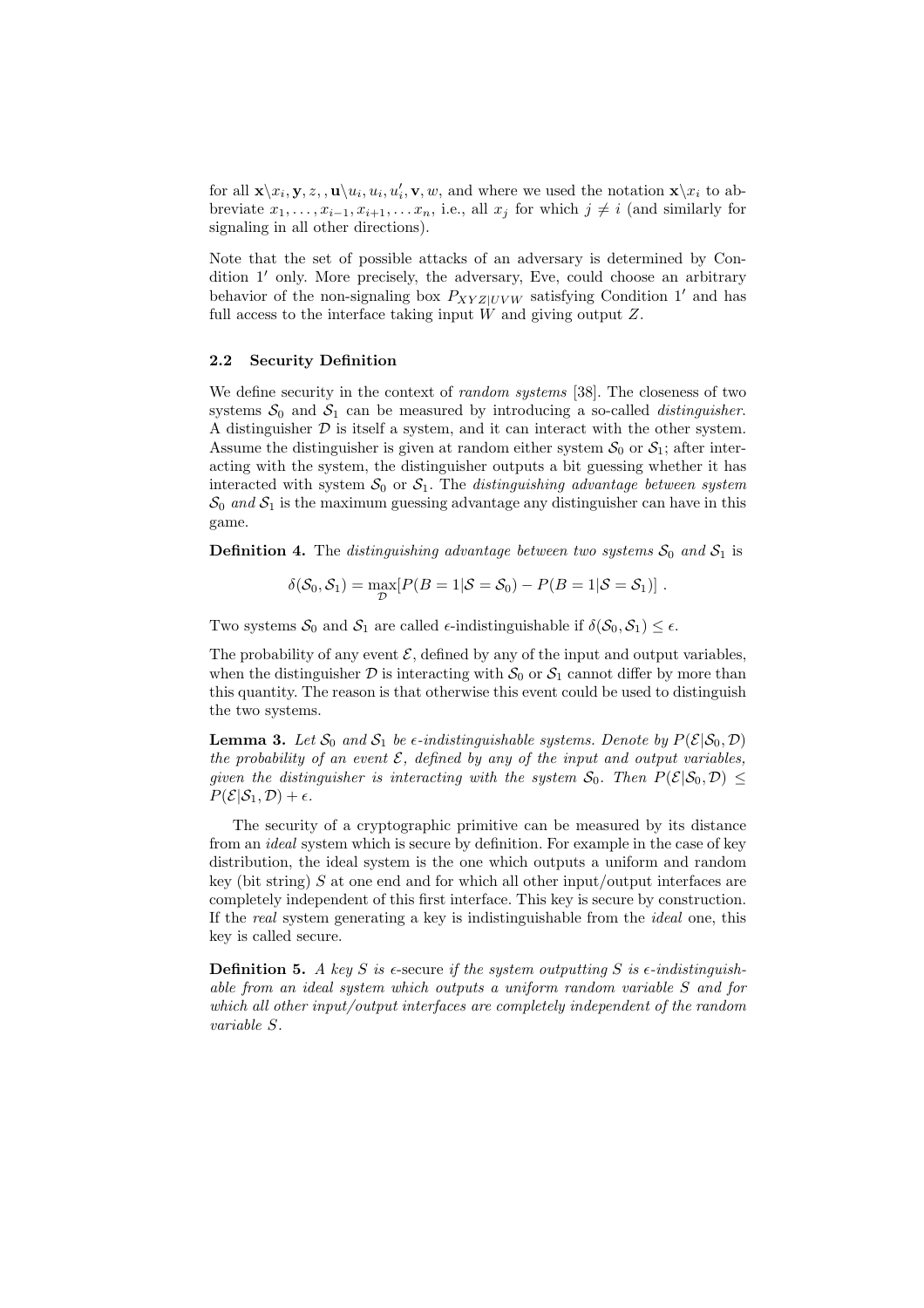As a consequence of Lemma 3, the resulting security is *composable* [39], [40], [41].

For the security analysis, we consider an entanglement-based version of Protocol 1 (Sect. 1.7). This means that the protocol starts with step 2 and it is assumed that the  $n + k$  quantum states have already been pre-distributed (possibly by an adversary). As described in Sect. 2.1, these states are modeled as non-signaling boxes. We model the public authenticated channel connecting Alice and Bob as an additional (signaling) system, as depicted in Fig. 9. Eve can wire-tap the public channel, choose an input on her part of the non-signaling box and obtain an output (i.e., measure her part of the quantum state). Similar to the quantum case, it is no advantage for Eve to make several box partitions (measurements) instead of a single one, as the same information can be obtained by making a refined box partition of the initial box. Without loss of generality, we can, therefore, assume that Eve gives a single input to the non-signaling box at the end (after all communication between Alice and Bob is finished). In our scenario, Eve, therefore, obtains all the communication exchanged over the public channel Q, can then choose the input to her interface of the non-signaling box W (which can depend on  $Q$ ), and finally obtains the outcome of the box  $Z$ . As



Fig. 9. Our system. Alice and Bob share a public authentic channel and a quantum state. When they apply a protocol  $\pi$  to obtain a key, all this can together be modeled as a system.

shown in Fig. 9, we may also define a lager box  $\mathcal{S}_{real}$  which includes the behavior of the protocol executed by Alice and Bob and outputs  $S_A$  and  $S_B$ . According to Definition 5, the key  $S_A^9$  is secure if the system  $S_{real}$  is  $\epsilon$ -indistinguishable from the ideal system (see Fig. 10). For the security analysis it is useful to formulate this definition in terms of the distance from uniform.

 $9$  Note that we can consider the distance of  $S_A$  from an ideal key and the distance between  $S_A$  and  $S_B$  (probability of the keys to be unequal) separately. By the triangle inequality, the distance of the total real system from the ideal system is at most the sum of the two.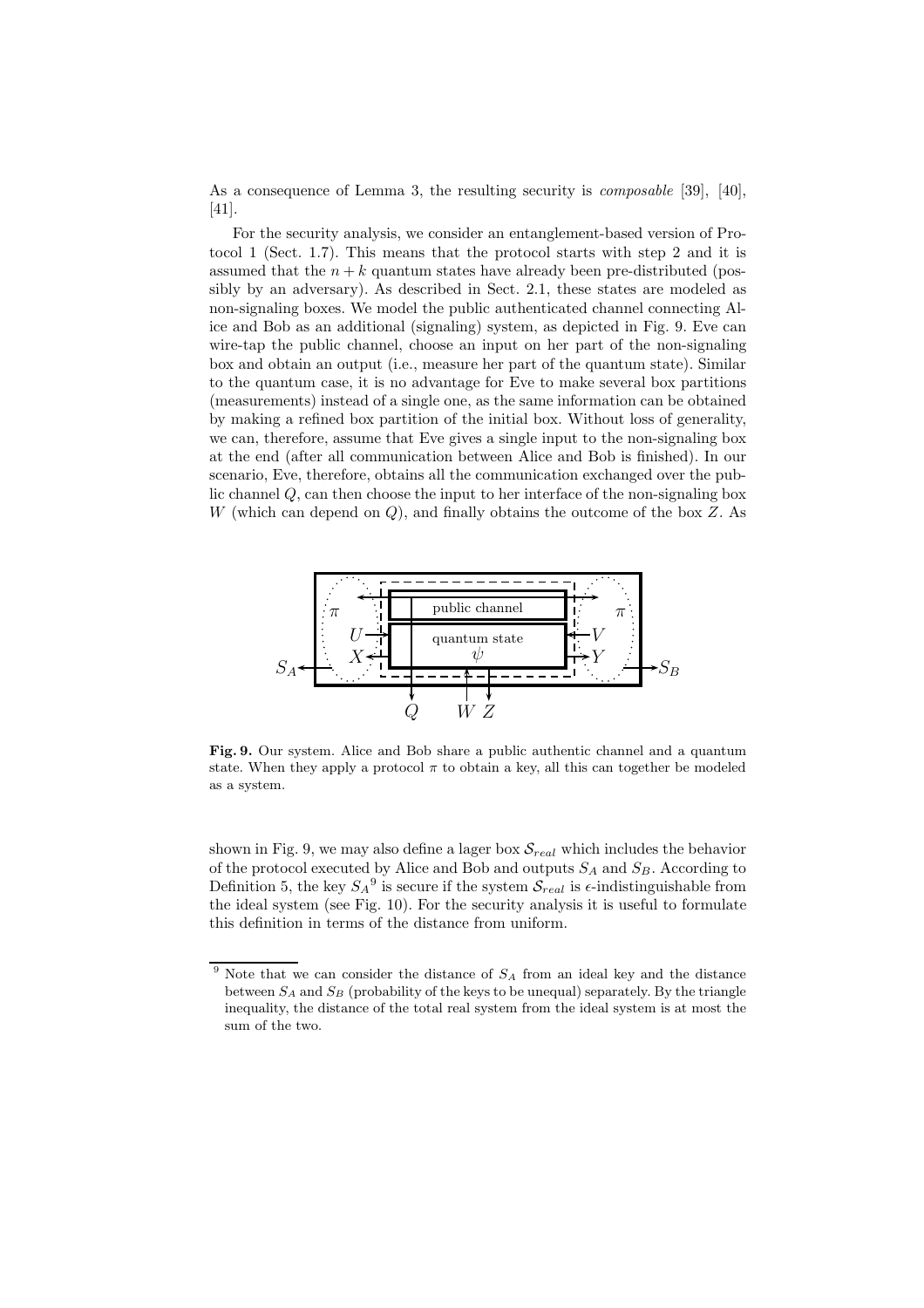

Fig. 10. An illustration of the security protocol: the real system (left) is compared to the ideal system (right). The distribution of S in the ideal case is  $P_S(s) = 1/|S|$ .

**Definition 6.** The distance from uniform of S given  $Z(w)$  and Q is

$$
d(S|Z(w),Q) = 1/2 \sum_{s,q} \max_{w} \sum_{z} P_{Z,Q|W=w}(z,q) \cdot |P_{S|Z=z,Q=q,W=w}(s) - P_U|.
$$

We have written  $Z(w)$  because the eavesdropper can choose the input adaptively, and the choice of input changes the output distribution.

It is then straightforward to show the following Lemma 4.

**Lemma 4.** *A key S* generated by a system as given in Fig. 9 is  $\epsilon$ -secure if  $d(S|Z(w), Q) \leq \epsilon$ .

# 3 Privacy Amplification

In this section, we prove the main technical result. We consider the situation where Alice and Bob share  $n$  imperfect PR boxes, and the key is computed by taking the XOR of all  $n$  output bits. We will show that taking the XOR of the outputs of several non-signaling boxes is a good privacy-amplification function in the sense that the resulting bit is almost perfectly secret (for sufficiently large  $n$ ).

We now start with the statement and proof of our main claim.

**Lemma 5.** Let a  $(2n+1)$ -partite non-signaling box  $P_{\boldsymbol{XYZ}|UVW}$ ,  $f(\boldsymbol{X}) := \bigoplus_i X_i$ *and*  $Q := (\mathbf{U} = \mathbf{u}, \mathbf{V} = \mathbf{v})$ *. Then* 

$$
d(f(\mathbf{X})|Z(W),Q) \leq 1/2 \cdot \sum_{\mathbf{x},\mathbf{y},\mathbf{u},\mathbf{v}: \mathbf{x}_i \oplus y_i \neq u_i \cdot v_i} P_{\mathbf{X}\mathbf{Y}|\mathbf{U}\mathbf{V}}(\mathbf{x},\mathbf{y},\mathbf{u},\mathbf{v}) .
$$

Note that Alice and Bob estimate the average probability that their non-signaling boxes deviate from the perfect CHSH condition. Conditioned on this estimate of  $\varepsilon$ , the right-hand side is approximately equal to  $1/2 \cdot (4\varepsilon)^n$ .

We proceed in several steps. First, we show that the problem of finding the maximum distance from uniform of the XOR of several output bits can be cast as a linear optimization problem. Then, we show that this linear program describing n non-signaling boxes can be seen as the  $n$ -wise tensor product of the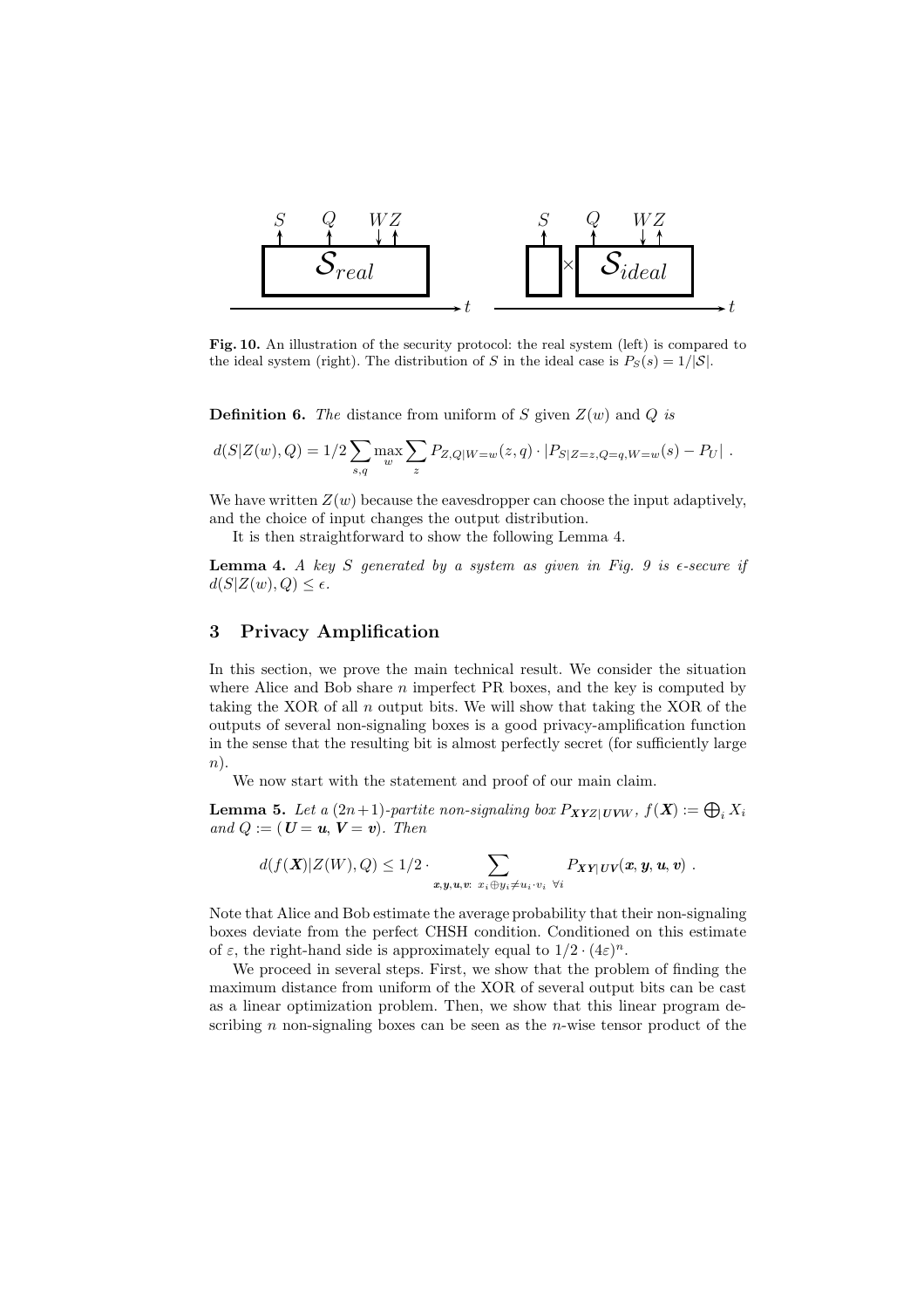linear program describing a single non-signaling box — this is the crucial step. By using the product form of the linear program we can then show that there exists a dual feasible solution  $-$  i.e., an upper-bound on the distance from uniform — reaching the above value.

First note that, because of convexity, the maximal possible non-uniformity of the XOR of the output bits can be obtained by a box partition with only two outputs, 0 and 1. It is, therefore, sufficient to consider a box partition with only two elements  $z = 0$  and  $z = 1$ . However, given one element of the box partition  $(p, P_{XY|UV}^{Z=0})$ , the second element  $(1-p, P_{XY|UV}^{Z=1})$  is determined because their convex combination forms the marginal box,  $P_{XY|UV}$ . The distance from uniform of a random bit from the adversary's point of view can then be expressed only in terms of the one element of the box partition as

$$
d(\bigoplus_i X_i | Z(\bar{w}), Q) = 2 \cdot p \cdot (P[\bigoplus_i X_i = 0 | Z = 0, Q] - 1/2).
$$

This implies that finding the distance from uniform is equivalent to finding the "best" element of a box partition  $(p, P_{XY}^{Z=0}|\mathbf{U}\mathbf{V})$ . When can  $(p, P_{XY}^{Z=0}|\mathbf{U}\mathbf{V})$  be element of a box partition? The criterion is given in Lemma 6. It follows from the positivity of probabilities and the linearity of the non-signaling conditions.

Lemma 6. *A non-signaling box* PXY|UV *has a box partition with element*  $(p, P_{XY|UV}^{Z=0})$  *if and only if for all inputs and outputs*  $x, y, u, v$ ,

$$
p\cdot P_{XY|UV}^{Z=0}(x,y,u,v)\leq P_{XY|UV}(x,y,u,v) .
$$

We can now show that the maximal distance from uniform which can be reached by a non-signaling adversary is the solution of a linear programming problem (see, e.g., [42] for a good introduction to linear programming). We introduce a new variable  $\Delta$ .  $\Delta(\mathbf{x}, \mathbf{y} | \mathbf{u}, \mathbf{v})$  can be defined as  $2p \cdot P^{Z=0}(\mathbf{x} \mathbf{y} | \mathbf{u} \mathbf{v})$  –  $P(\mathbf{xy}|\mathbf{uv})$ <sup>10</sup>

**Lemma 7.** The distance from uniform of  $\bigoplus_i X_i$  given  $Z(W)$  and  $Q := (U =$  $u, V = v$ *is* 

$$
d(\bigoplus_i X_i | Z(W), Q) = 1/2 \cdot b^T \cdot \Delta^*,
$$

where  $b^T \cdot \Delta^*$  *is the optimal value of the linear program* 

*max:*  $\sum$  $(x,y):f(x)=0$  $\varDelta (xy|uv) - \quad \sum$  $(x,y):f(x)=1$  $\varDelta (xy|uv)$ *s.t.:* X  $\sum_x\varDelta(xy|uv)-\sum_x$  $\sum_{x} \Delta(xy|u'v) = 0 \,\forall y, v, u, u' \,\,\, (non-sig. \,\, Alice \,\,to \,\, Bob)$  $\sum$  $\sum_{y} \varDelta (xy|uv) - \sum_{y} \varphi(x,y) \varphi(x,y)$  $\sum_{\mathbf{y}} \Delta(\mathbf{x} \mathbf{y} | \mathbf{u} \mathbf{v}') = 0 \; \forall \mathbf{x}, \mathbf{u}, \mathbf{v}, \mathbf{v}' \;\; (non-sig.~Bob~to~Alice)$  $\Delta(xy|uv) \leq P(xy|uv) \quad \forall x, y, u, v \quad (Lemma 6)$  $\Delta(x\mathbf{v}|\mathbf{u}\mathbf{v}) > -P(x\mathbf{v}|\mathbf{u}\mathbf{v})$   $\forall x, \mathbf{v}, \mathbf{u}, \mathbf{v}$  (positivity of probabilities).

<sup>&</sup>lt;sup>10</sup> In the following, we write  $P(\mathbf{xy}|\mathbf{uv})$  instead of  $P_{\mathbf{XY}|\mathbf{UV}}(\mathbf{x}, \mathbf{y}, \mathbf{u}, \mathbf{v})$ .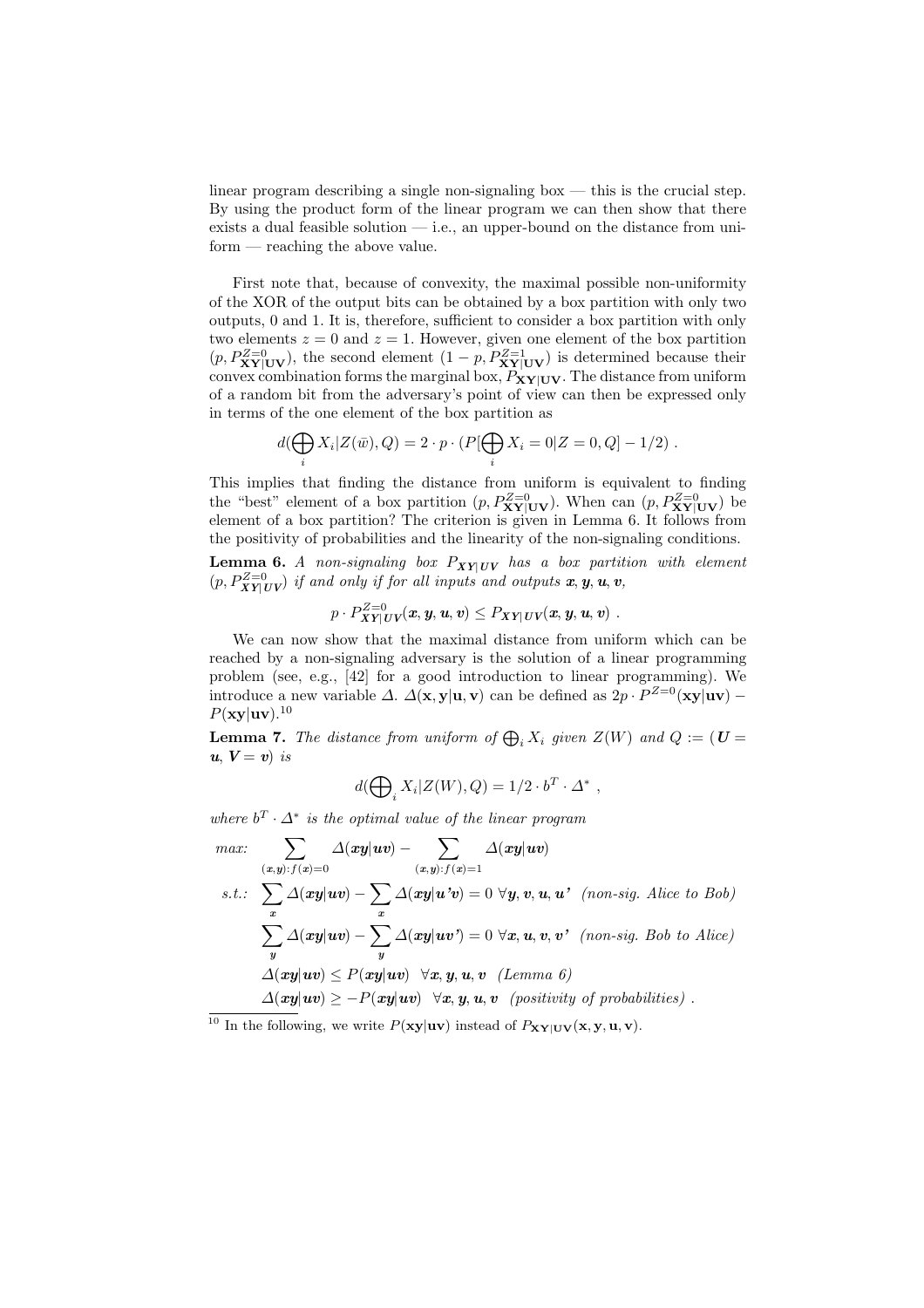Note that there is no normalization constraint on  $\Delta$  because normalization follows from the non-signaling constraints. This linear program can easily be brought into the form

max: 
$$
b^T \cdot \Delta
$$
  
\ns.t.:  $A \cdot \Delta \le c$  and its dual  
\ns.t.:  $A^T \cdot \lambda = b$  (2)  
\n $\lambda \ge 0$ 

Note that in the *dual* program, the marginal box as seen by Alice and Bob only appears in the objective function  $c^T \cdot \lambda$ . The feasible region is, therefore, completely independent of the marginal.

For the case of a single non-signaling box,  $A_1$ ,  $b_1$  and  $c_1$  explicitly have the form

$$
A_1 = \begin{pmatrix} A_1^{\rm n-s} \\ -A_1^{\rm n-s} \\ 1_{16} \\ -1_{16} \end{pmatrix} , \quad b_1 = \begin{pmatrix} 1 & 1 & 0 & 0 & -1 & -1 & 0 & 0 & 0 & 0 & 0 & 0 & 0 & 0 & 0 \\ 0 & 0 & 0 & 0 & 0 & 0 & 0 & 0 & 0 & 0 & 0 & 0 \\ 0 & 0 & 0 & 1 & 1 & -1 & -1 & 0 & 0 & 0 & 0 & 0 & 0 & 0 \\ 0 & 0 & 0 & 0 & 0 & 0 & 0 & 1 & 1 & -1 & -1 & 0 & 0 & 0 & 0 \\ 0 & 0 & 0 & 0 & 0 & 0 & 0 & 0 & 1 & 1 & -1 & -1 & 0 & 0 & 0 & 0 \\ 0 & 0 & 0 & 0 & 0 & 0 & 0 & 0 & 0 & 0 & 0 & 1 & 1 & -1 & -1 \\ 1 & 0 & 0 & 0 & 1 & 0 & 0 & 0 & -1 & 0 & 0 & 0 & 0 & 0 \\ 0 & 1 & 0 & 0 & 0 & 1 & 0 & 0 & 0 & -1 & 0 & 0 & 0 & -1 & 0 \\ 0 & 0 & 1 & 0 & 0 & 0 & 1 & 0 & 0 & 0 & -1 & 0 & 0 & 0 & -1 & 0 \\ 0 & 0 & 0 & 1 & 0 & 0 & 0 & 1 & 0 & 0 & 0 & -1 & 0 & 0 & 0 & -1 \end{pmatrix} ,
$$

and where  $P(xy|uv)$  are the probabilities of Alice's and Bob's marginal box such as, for example, given in Fig. 11 below, but with the rows stack on top of each other to form a vector. The dual optimal solution  $\lambda_1$  can easily be calculated as

$$
\lambda_1^{*T} = \begin{pmatrix} 0.5 & 0 & 0.5 & 0 & 0.5 & 0 & 0.5 & 0 & 0 & 0.5 & 0 & 0.5 & 0 & 0.5 & 0 & 0.5 \\ 0 & 1 & 0 & 1 & 0 & 0 & 0 & 0 & 0 & 1 & 0 & 1 & 0 & 0 & 0 & 0 & 0 & 0 & 1 & 0 & 0 & 0 & 0 & 0 & 1 \end{pmatrix}.
$$

By comparison, we see that for every  $x, y, u, v$  such that  $x \oplus y \neq u \cdot v$ , there is exactly one 1 in the second part of  $\lambda_1^*$  and everywhere else  $\lambda_1^*$  is 0. I.e.,  $c_1^T \cdot \lambda_1^* = \sum_{x,y,u,v:x\oplus y\neq u\cdot v} P_{XY|UV}(x,y,u,v).$ <br>Our main tool to show Lemma 5 will be to note that we can express the

linear program describing  $n$  non-signaling boxes as the tensor product of the linear program describing one non-signaling box.

**Lemma 8.** Denote by  $A_1$ ,  $b_1$  the vector and matrix associated with the linear *program (2) for the case of a single non-signaling box. Then the value of the program* A, b, c *associated with* n *non-signaling boxes is equal to the value of the linear program defined by*

$$
\begin{array}{ll}\n\text{max:} & (b_1^{\otimes n})^T \cdot \Delta \\
\text{s.t.:} & A_1^{\otimes n} \cdot \Delta \le c \n\end{array} \tag{3}
$$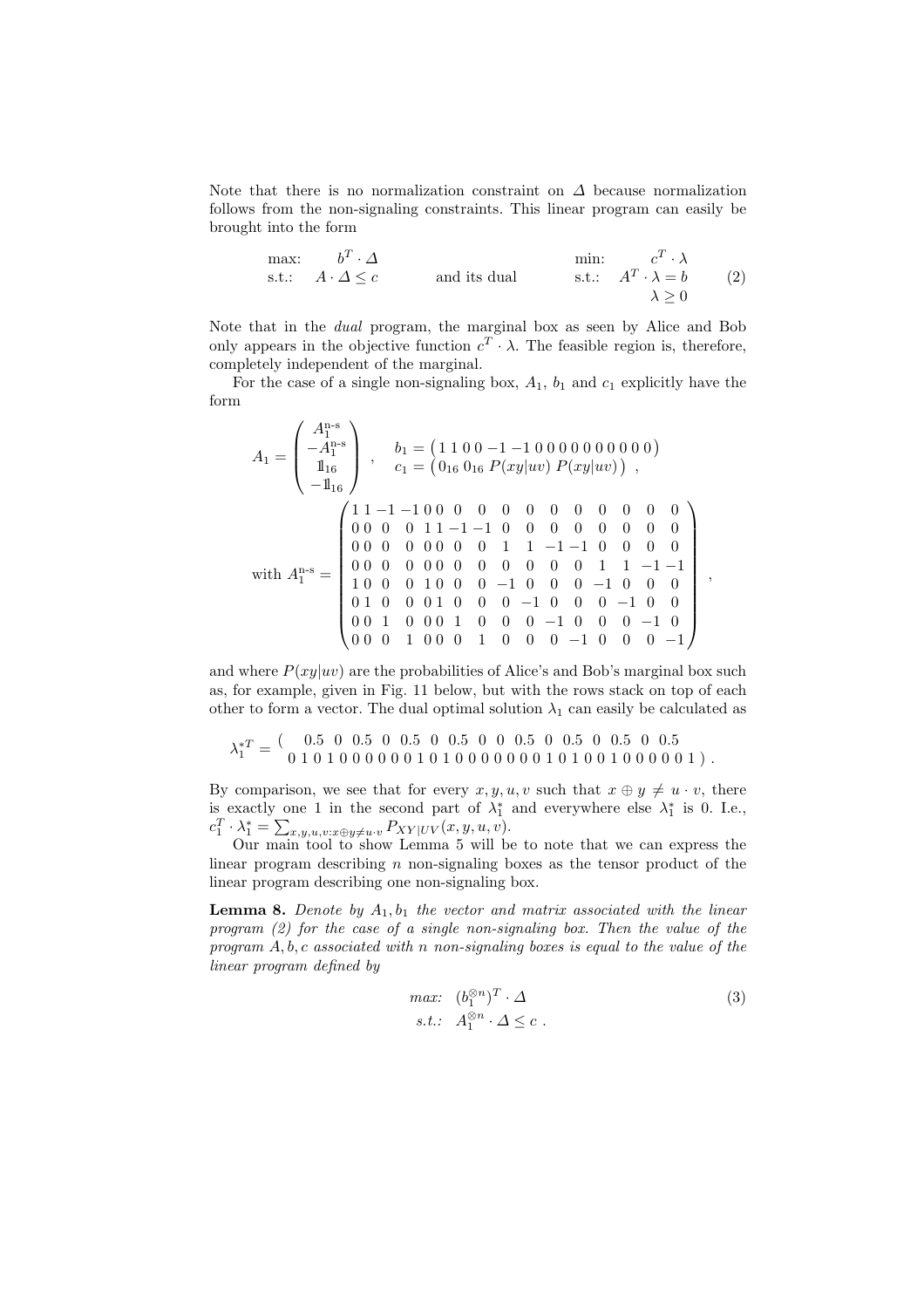Now we consider the dual program of (3). It follows directly from its form that if  $\lambda_1$  is a feasible dual solution for a single non-signaling box, then  $\lambda_1^{\otimes n}$  is feasible for  $n$  non-signaling boxes.

**Lemma 9.** For any  $\lambda_i$  which is dual feasible for the linear program  $A_1$ ,  $b_1$  asso*ciated with one non-signaling box,*  $\bigotimes_i \lambda_i$  *is dual feasible for the linear program (3) associated with* n *non-signaling boxes.*

Inserting the explicit value of  $\lambda = \lambda_1^{\otimes n}$  into the objective function  $c^T \cdot \lambda$  concludes the proof of Lemma 5.

# 4 Full Key Agreement

# 4.1 Information Reconciliation and Privacy Amplification: From One to Several Bits

We have seen in Sect. 3 that it is possible to create a highly secure bit using a linear function — the XOR. But obviously, we would like to extract a secure key string, not only a single bit. Furthermore, Alice's and Bob's raw key bits (the output of the non-signaling boxes) will differ with some probability  $\delta$ , therefore, they need to do information reconciliation before extracting the secret key. Both information reconciliation and privacy amplification can be done the same way: by applying a random linear function to the output bits, i.e.,  $[R, S] := A \odot \mathbf{X}$ , where A is a  $(r+s) \times n$ -matrix over  $GF(2)$  with  $p(0) = p(1) = 1/2$  for all entries and we write  $\odot$  for the matrix multiplication modulo 2. The first r bits R are released for information reconciliation, while the last s bits form the final key S.

It follows from a result of [43] about two-universal sets of hash functions and from a result of [44] about information reconciliation that in the limit of large  $n$ ,  $r = [n \cdot h(\delta)]$  (where  $\delta$  is the probability that Bob's bit is different from Alice's, and  $h$  is the binary entropy function) is both necessary and sufficient for Bob to be able to correct the errors in his raw key.

In order to show that the key  $S$  is secure, we show that it is secure even given the bits  $R$  of the information-reconciliation scheme are released. Using the triangle inequality, we can reduce the question of the security of the whole key to the question of the security of each of the bits  $S_i$ , given all previous bits  $S_1, \ldots, S_{i-1}$  and R. We then derive a bound on the distance from uniform of S using Lemma 5.

**Lemma 10.** Let a  $(2n + 1)$ -partite non-signaling box  $P_{XYZ|UVW}$  such that the *estimated average error is*  $\varepsilon$ *. Let*  $[R, S] := A \odot X$ *, where* A *is*  $a (r + s) \times n$ *matrix over*  $GF(2)$ *, and*  $P_A$  *the uniform distribution over all these matrices.*  $Q := (\mathbf{U} = \mathbf{u}, \mathbf{V} = \mathbf{v}, A)$ *. Then* 

$$
d(S|Z(W),Q,R) \leq 1/2 \cdot 2^{r+s} \cdot \left(\frac{1+4\varepsilon}{2}\right)^n.
$$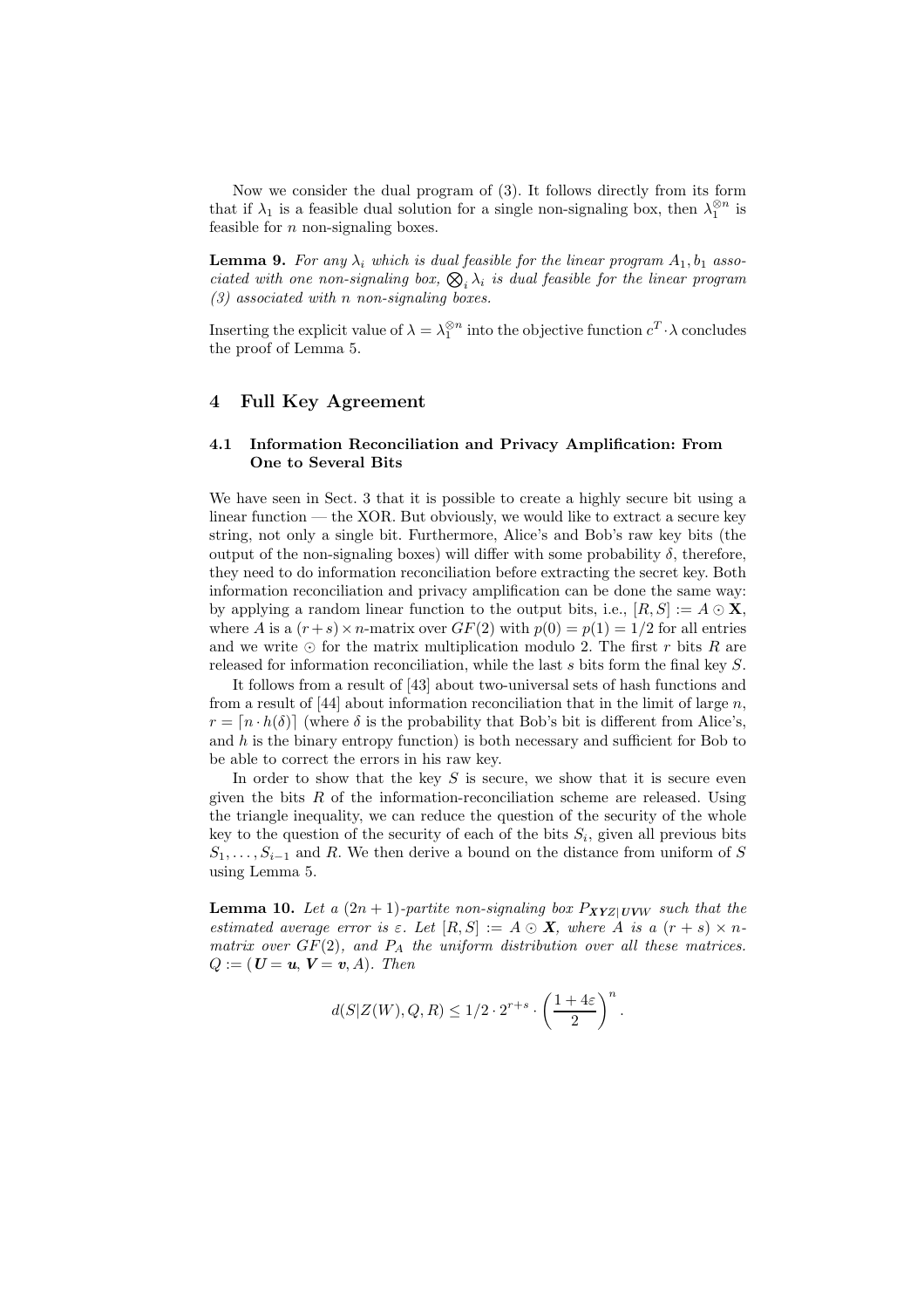#### 4.2 Key Rate

The key rate is the length of the key divided by the number of non-signaling boxes used in the limit of a large number of boxes. Because we only need a small number of boxes for parameter estimation [45], this will asymptotically correspond to  $q := s/n$ . From Lemma 10 we can calculate the key rate by setting  $r := h(\delta) \cdot n$  (see Sect. 1.7 for a detailed description of the Protocol 1).

Lemma 11. *Protocol 1 reaches a key rate* q *of*

$$
q = 1 - h(\delta) - \log_2(1 + 4\varepsilon) \tag{4}
$$

Key agreement is possible if the parameters  $\varepsilon$  and  $\delta$  are such that this quantity is positive, i.e.,  $\varepsilon < 2^{-h(\delta)-1} - 1/4$  (see Fig. 6).

### 4.3 The Quantum Regime

If the non-signaling boxes have the same error  $\varepsilon$  for all inputs, then  $\delta = \varepsilon$  in (4) and the protocol does not reach a positive secret key rate for  $\varepsilon = \frac{1+\sqrt{2}}{4}$ , the minimum value reachable by quantum mechanics. In order to avoid this problem, we have chosen the bases in Protocol 1 (see Sect. 1.7) such that the corresponding non-signaling box gives highly correlated output bits given input  $(0, 0)$  (see Fig. 11). Alice and Bob generate their raw key only from these outputs.<sup>11</sup> Note that in a noiseless setting, the distribution described in black font can be achieved by measuring a singlet state. In that case, Alice and Bob will have perfectly correlated bits (and, therefore, would not need to do any information reconciliation), and the parameter limiting Eve's knowledge is  $\varepsilon = 0.1875$ . The parameters  $\delta$  and  $\eta$  (in light gray font in Fig. 11) are introduced to account for possible noise that may arrise in the practical realization of the scheme.

|  |                                   |                                     | ſ                                                  |                                                    |
|--|-----------------------------------|-------------------------------------|----------------------------------------------------|----------------------------------------------------|
|  | $\frac{1}{2}$<br>$\frac{0}{2}$    | $\frac{\delta}{2}$                  | $\frac{3}{8}$                                      | $\frac{1}{8}$                                      |
|  | $\frac{\delta}{2}$                | $\frac{1}{2}$<br>$\frac{\delta}{2}$ | $\frac{\eta}{2}$ $\frac{\eta}{2}$<br>$\frac{1}{8}$ | $\frac{\eta}{2}$ $\frac{\eta}{2}$<br>$\frac{3}{8}$ |
|  | $\frac{3}{8}$<br>$\frac{\eta}{2}$ | $\frac{1}{8}$<br>$\frac{\eta}{2}$   | $\frac{\eta}{2}$                                   | $\frac{\eta}{2}$ $\frac{\eta}{2}$<br>$rac{3}{8}$   |
|  | $\frac{1}{8}$<br>$\frac{\eta}{2}$ | $\frac{3}{8}$<br>$\frac{\eta}{2}$   | $\frac{1}{8}$ $\frac{3}{8}$<br>$\frac{\eta}{2}$    | $\overline{1}$<br>8                                |

Fig. 11. The quantum box used for key agreement.

<sup>&</sup>lt;sup>11</sup> Another way to reach a positive key rate in the quantum regime is to use a type of non-locality characterized by a different Bell inequality allowing for a higher violation in the quantum regime. See [36] for details.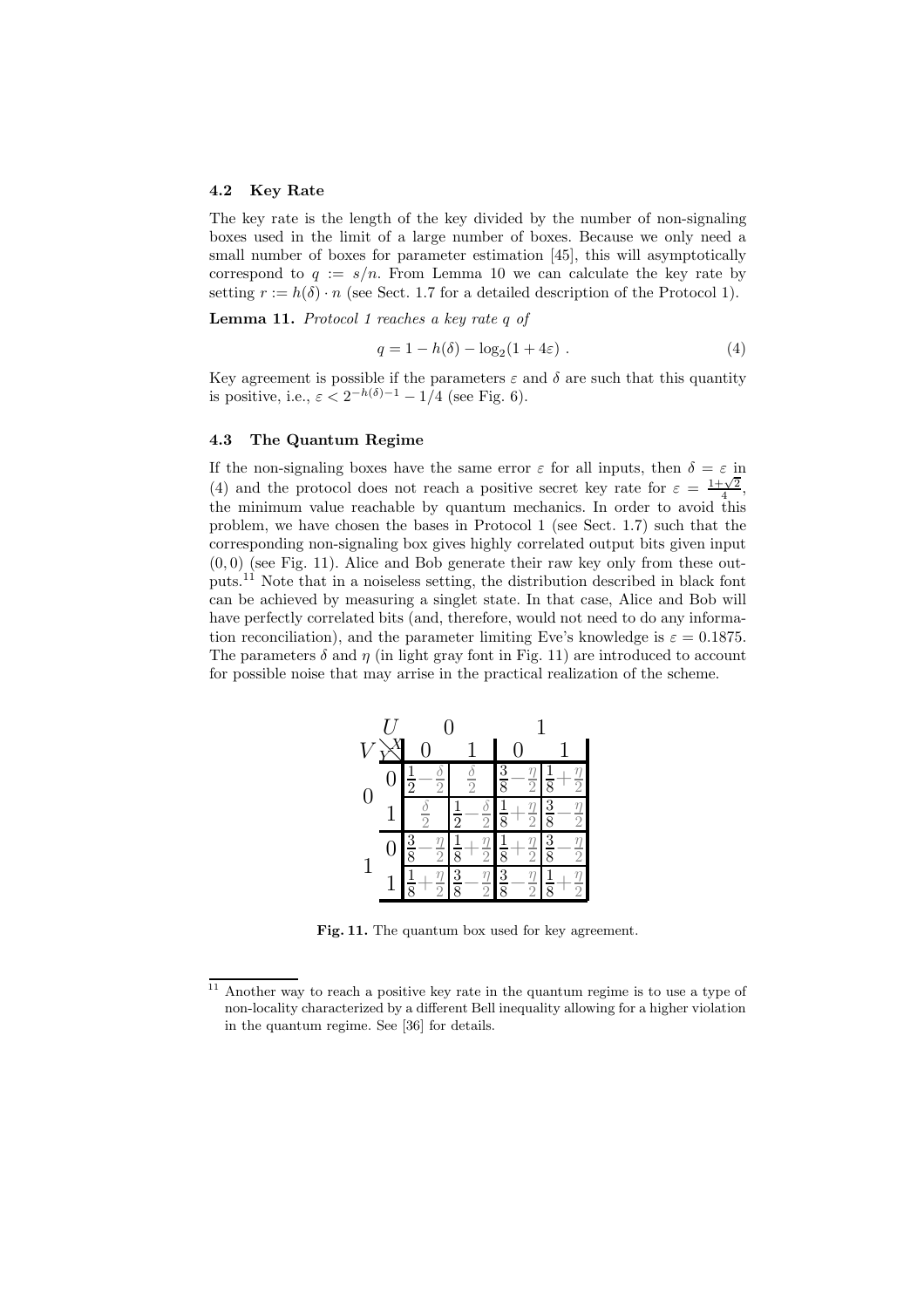# 5 Concluding Remarks and Open Questions

We propose a new efficient protocol for generating a secret key between two parties connected by a quantum channel whose security is guaranteed *solely* by the fact that no information is exchanged between the different measurement events. The method is based on non-locality which can be generated from entangled quantum states. The security proof, on the other hand, is *independent* of quantum physics once the non-local correlations are established and have been verified.

The *practical* relevance is that the resulting security is *device-independent*: We could even use devices manufactured by the adversary to do key agreement. The *theoretical* relevance is that the resulting protocol is secure if *either relativity or quantum theory is correct*. This is in the spirit of modern cryptography's quest to minimize assumptions on which security rests.

Our scheme requires space-like separation not only between events happening on Alice's and Bob's side, but also between events within the same laboratory. It is a natural open question whether the space-like-separation conditions can be relaxed. For instance, is it sufficient if they hold on one of the two sides? Or in one direction among the  $n$  events on each side? Obviously, the latter would be easy to guarantee in practice.

Acknowledgments. We thank Roger Colbeck, Matthias Fitzi, Severin Winkler, and Jürg Wullschleger for helpful discussions, and Hoi-Kwong Lo for bringing reference [17] to our attention. We also thank three anonymous reviewers as well as Ivan Damgård for their help in improving the presentation of our results. EH and SW are supported by the Swiss National Science Foundation (SNF) and by the ETH research commission. RR acknowledges support from the Swiss National Science Foundation (grant No. 200021-119868).

# References

- 1. Hänggi, E., Renner, R., Wolf, S.: Quantum cryptography based solely on Bell's theorem. Available at arxiv:quant-ph/0911.4171 (2009)
- 2. Diffie, W., Hellman, M.E.: New directions in cryptography. IEEE Trans. on Information Theory 22(6) (1976) 644–654
- 3. Rivest, R.L., Shamir, A., Adleman, L.: A method for obtaining digital signatures and public-key cryptosystems. Commun. ACM 21(2) (1978) 120–126
- 4. Maurer, U.: A provably-secure strongly-randomized cipher. In: EUROCRYPT '90. Volume 473. (1990) 361–373
- 5. Dziembowski, S., Maurer, U.: The bare bounded-storage model: The tight bound on the storage requirement for key agreement. IEEE Trans. on Information Theory 54(6) (2008) 2790–2792
- 6. Wyner, A.D.: The wire-tap channel. Bell System Technical J. 54(8) (1975) 1355– 1387
- 7. Csiszár, I., Körner, J.: Broadcast channels with confidential messages. IEEE Trans. on Information Theory 24(3) (1978) 339–348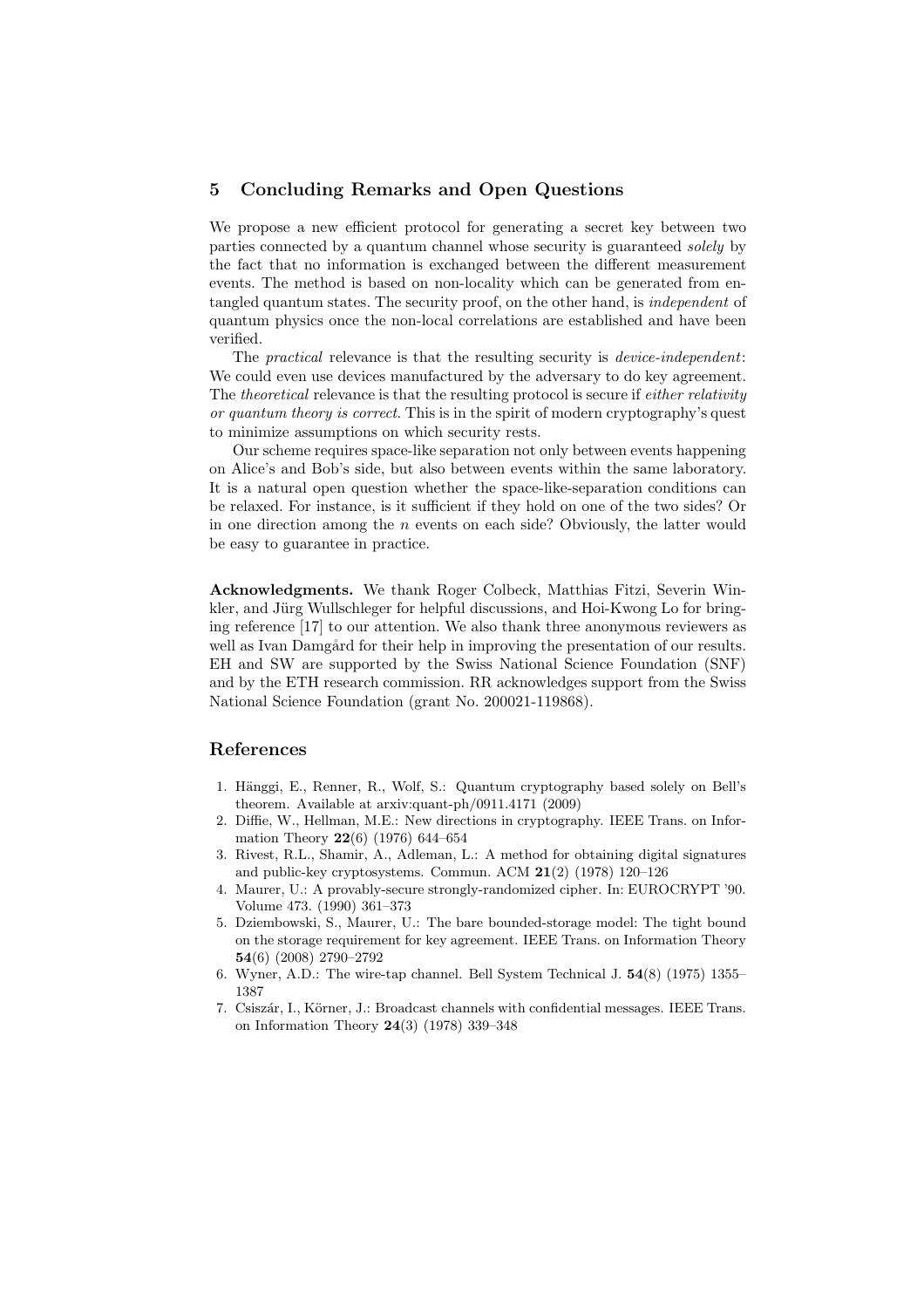- 8. Maurer, U.: Conditionally-perfect secrecy and a provably-secure randomized cipher. J. of Cryptology 5(1) (1992) 53–66
- 9. Bennett, C.H., Brassard, G.: Quantum cryptography: public key distribution and coin tossing. In: Int. Conf. on Computers, Systems and Signal Processing. (1984)
- 10. Ekert, A.K.: Quantum cryptography based on Bell's theorem. Phys. Rev. Lett. 67(6) (1991) 661–663
- 11. Gisin, N., Fasel, S., Kraus, B., Zbinden, H., Ribordy, G.: Trojan-horse attacks on quantum-key-distribution systems. Phys. Rev. A 73(2) (2006) 022320
- 12. Fung, C.H.F., Qi, B., Tamaki, K., Lo, H.K.: Phase-remapping attack in practical quantum-key-distribution systems. Phys. Rev. A 75(3) (2007) 032314
- 13. Qi, B., Fung, C.H.F., Lo, H.K., Ma, X.: Time-shift attack in practical quantum cryptosystems. Quantum Information and Computation 7 (2007) 073–082
- 14. Zhao, Y., Fung, C.H.F., Qi, B., Chen, C., Lo, H.K.: Quantum hacking: Experimental demonstration of time-shift attack against practical quantum-key-distribution systems. Phys. Rev. A 78(4) (2008) 042333
- 15. Makarov, V.: Controlling passively quenched single photon detectors by bright light. New J. of Physics 11(6) (2009) 065003
- 16. Scarani, V., Kurtsiefer, C.: The black paper of quantum cryptography: real implementation problems. (2009)
- 17. Mayers, D., C.Yao, A.: Quantum cryptography with imperfect apparatus. In: FOCS '98. (1998) 503–509
- 18. Barrett, J., Hardy, L., Kent, A.: No signalling and quantum key distribution. Phys. Rev. Lett. 95 (2005) 010503
- 19. Acín, A., Massar, S., Pironio, S.: Efficient quantum key distribution secure against no-signalling eavesdroppers. New J. of Phys. 8(8) (2006) 126
- 20. Scarani, V., Gisin, N., Brunner, N., Masanes, L., Pino, S., Acín, A.: Secrecy extraction from no-signalling correlations. Phys. Rev. A 74(4) (2006) 042339
- 21. Acín, A., Gisin, N., Masanes, L.: From Bell's theorem to secure quantum key distribution. Phys. Rev. Lett. 97 (2006) 120405
- 22. Acín, A., Brunner, N., Gisin, N., Massar, S., Pironio, S., Scarani, V.: Deviceindependent security of quantum cryptography against collective attacks. Phys. Rev. Lett. 98 (2007) 230501
- 23. McKague, M.: Device independent quantum key distribution secure against coherent attacks with memoryless measurement devices. New J. of Phys. 11(10) (2009) 103037
- 24. Terhal, B.M.: Is entanglement monogamous? IBM J. of Research and Development 48(1) (2004) 71–78
- 25. Bell, J.S.: On the Einstein-Podolsky-Rosen paradox. Physics 1 (1964) 195–200
- 26. Einstein, A., Podolsky, B., Rosen, N.: Can quantum-mechanical description of physical reality be considered complete? Phys. Rev. 47 (1935) 777–780
- 27. Clauser, J.F., Horne, M.A., Shimony, A., Holt, R.A.: Proposed experiment to test local hidden-variable theories. Phys. Rev. Lett. 23(15) (1969) 880–884
- 28. Popescu, S., Rohrlich, D.: Quantum nonlocality as an axiom. Found. Phys. 24(3) (1994) 379–385
- 29. Cirel'son, B.S.: Quantum generalizations of Bell's inequality. Lett. in Math. Phys. 4(2) (1980) 93–100
- 30. Bennett, C.H., Brassard, G., Robert, J.M.: Privacy amplification by public discussion. SIAM J. on Computing 17(2) (1988) 210–229
- 31. Impagliazzo, R., Levin, L.A., Luby, M.: Pseudo-random generation from one-way functions. In: STOC '89. (1989) 12–24